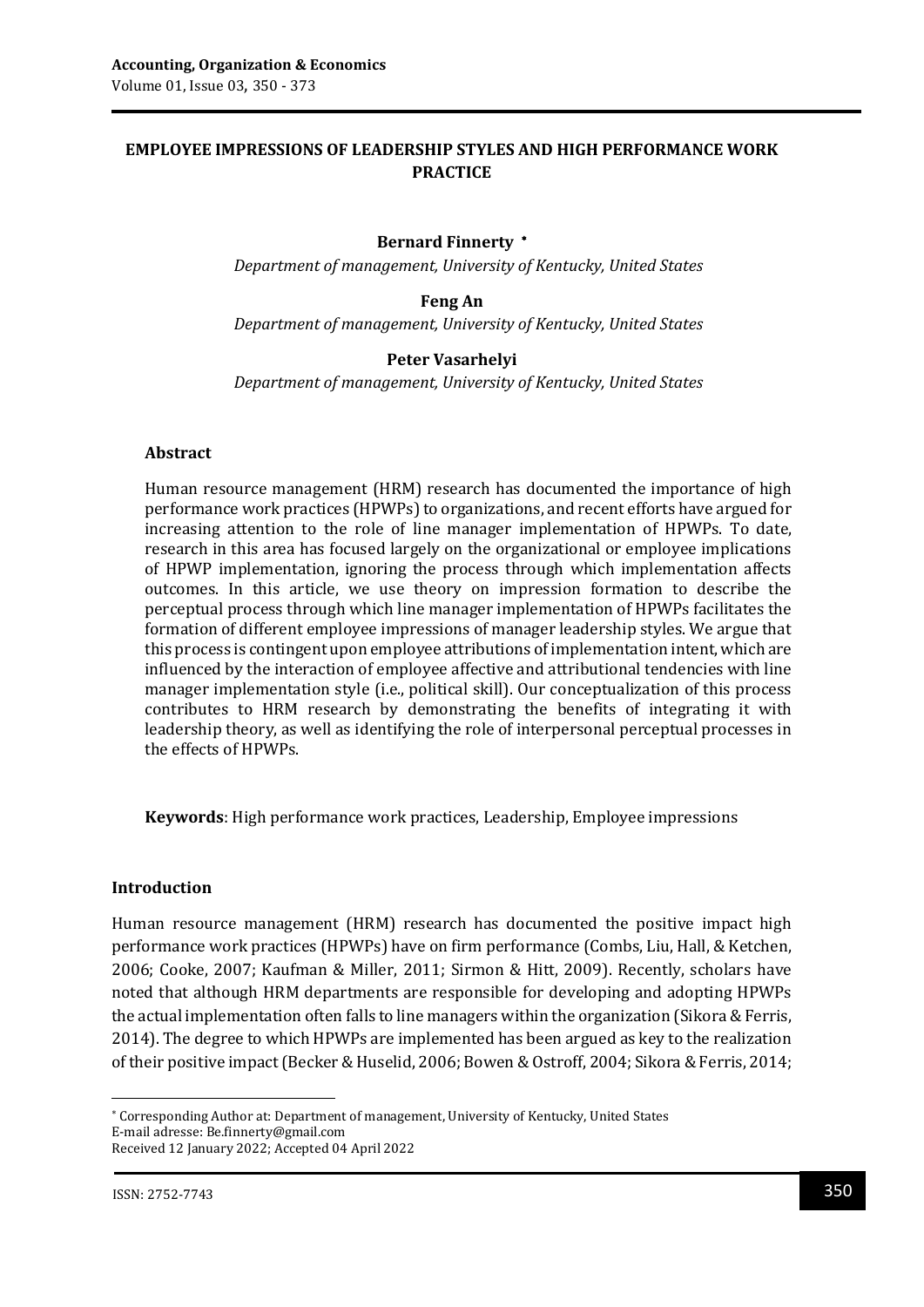Sikora, Ferris, & Van Iddekinge, 2015). This line of research has noted variance in the degree to which adopted HPWPs are implemented, and argued that this variance can be explained by both organizational and line manager factors (e.g., Sikora et al., 2015; Sikora & Ferris, 2014). Further, research has found that line manager characteristics and abilities also affect the perceived effectiveness of HPWP implementation and, consequently, individual and organizational outcomes (Bos-Nehles, Van Riemsdijk, & Kees Looise, 2013; Gilbert, De Winne, & Sels, 2015).

Interestingly, little research has explored line manager HPWP implementation through the lens of leadership. Some research has argued that HPWPs exist along a spectrum from transactional to traditional to transformational in nature (Carrig, 1997). In their contingency framework for HR practice delivery, Lepak, Bartol, and Erhardt (2005) elaborated on this conceptualization, arguing that although "certain HR practices may be considered transactional or transformational in nature, there is likely to be some fluidity to the specific HR practices that fall within each of these" (p. 144). They suggested this fluidity is dependent on organizational goals for the practice, and whether the practice is core to organizational objectives.

We agree with previous research, in that we view designations of the HPWPs and transactional-transformational intersection as fluid. However, we believe that it is the implementation of the practices, rather than their content, that determines the transactionaltransformational designation. Additionally, we suggest the transactionaltransformational designation more appropriately describes the labeling of those who implement the practice, rather than the practice itself. Scholars have recognized that although HRM develops practices aligned with organizational strategy, perceptions of these practices and their intent can vary (e.g., Den Hartog, Boselie, & Paauwe, 2004), and these varied perceptions can affect HRM's intended outcomes (Kuvaas, 2008).

Thus, we argue that employee impressions of leadership result from the implementation of HPWPs, and are dependent upon employee perceptual processes and line manager implementation style. That is, we argue that unique characteristics and qualities of both managers and employees interact in a complex process, through which employees develop attributions of manager intent, and then develop impressions of line managers as transactional or transformational leaders. Using impression formation theory (Kunda & Thagard, 1996), we examine the perceptual processes that occur between HPWP implementation and follower impressions of line manager leadership. Fig. 1 presents a model that displays our conceptualization of this process, as well as its position within the broader HPWP literature. Specifically, the bulk of our theory focuses on the portion of the model contained within the dashed box, which suggests that follower characteristics (i.e., affective and attributional tendencies) and line manager implementation style (i.e., political skill) play important roles in the development of employee attributions of line manager intent, and, in turn, the impressions of line manager leadership that result from HPWP implementation.

However, we recognize that this process is embedded within a relationship between HPWP formulation and individual and organizational outcomes. Thus, we position our theoretical process within the HR devolution literature, which recognizes that line managers often are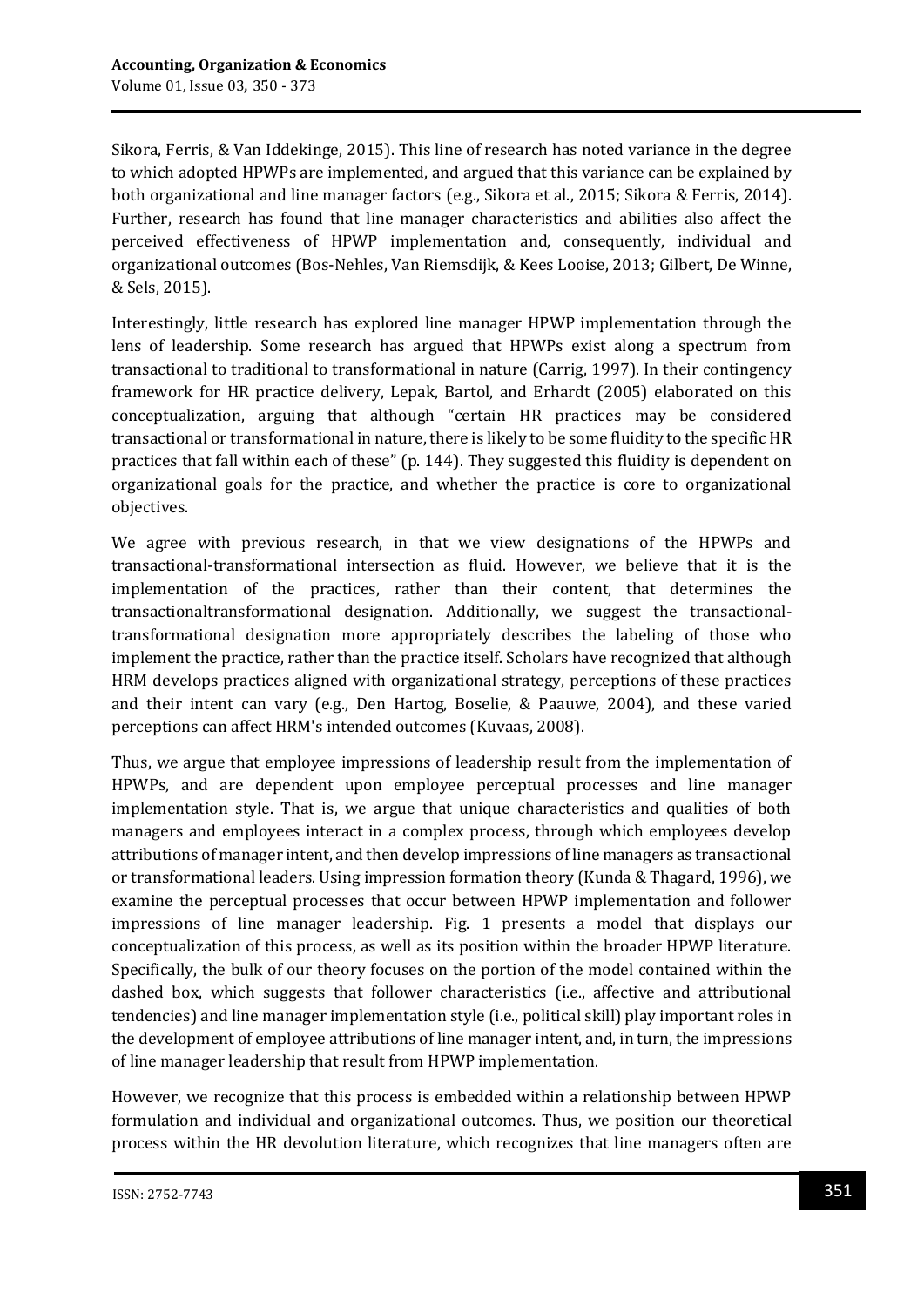responsible for implementing HPWPs formulated by the HRM department (e.g., Gilbert et al., 2015). Further, we also discuss the implications of this process within the broader HPWP literature, by explaining the effects of impressions of line manager leadership on subsequent individual and organizational performance.

Given the well-documented effects of leadership impressions on individual, group, and organizational outcomes (e.g., Dulebohn, Bommer, Liden, Brouer, & Ferris, 2012; Howell & Hall-Merenda, 1999), we believe there is value in the investigation of the effect of HPWP implementation on employee impressions of line manager leadership. Becker and Huselid (2006) called for "more theoretical work on the 'black box' between the HR architecture and firm performance" (p. 900), and scholars have acknowledged that doing so requires better integration of the micro and macro domains (Coff & Kryscynski, 2011; Huselid & Becker, 2011; Ployhart & Moliterno, 2011). Luthans and Sommer (2005) noted the theoretical gaps in our understanding of the mechanical links between HPWPs and outcomes, and we suggest that exploring the interpersonal processes involved in leadership impressions formed due to HPWP implementation helps to address part of the "black box" through the integration of more macro (i.e., HPWPs) and micro (i.e., leadership impressions) constructs.

Thus, we contribute to HRM theory by explicating the perceptual process through which HPWP implementation results in employee impressions of line manager leadership. Although much prior work has explored possible explanatory links between HPWPs and various outcomes (e.g., Patel, Messersmith, & Lepak, 2013; Ramsay, Scholarios, & Harley, 2000), investigating how leadership impressions are formed because of HPWP implementation adds value because it captures additional subjective and context-specific intricacies inherent in line manageremployee interactions. We build upon previous HRM literature that argues perceptions are dependent on line manager implementation style (e.g., Nishii & Wright, 2008), and detail the individual-level perceptual nature of these interactions to explain how employee characteristics and preexisting biases can affect impressions formed of line manager leadership. Additionally, we contribute to practice by demonstrating that how HPWPs are implemented and interpreted, based on employee and line manager characteristics, have important effects on employee leadership impressions, which ultimately impact important individual and organizational work outcomes.

We begin with a brief overview of the HPWP literature, and discuss the context within which our model fits. Then, we discuss how impressions are formed and review relevant leadership literature before presenting our arguments regarding how employee characteristics and line manager style of delivery affect employee formation of leadership impressions. Following this broad overview of our theoretical perspective, we elaborate our arguments with examples using a specific HPWP (i.e., formal appraisal), two employee characteristics (i.e., affective and attributional tendencies), and line manager political skill (to capture style of delivery). Finally, we discuss the implications of our arguments, as well as potential directions for future investigation based on our conceptualization.

#### **High-performance work practices**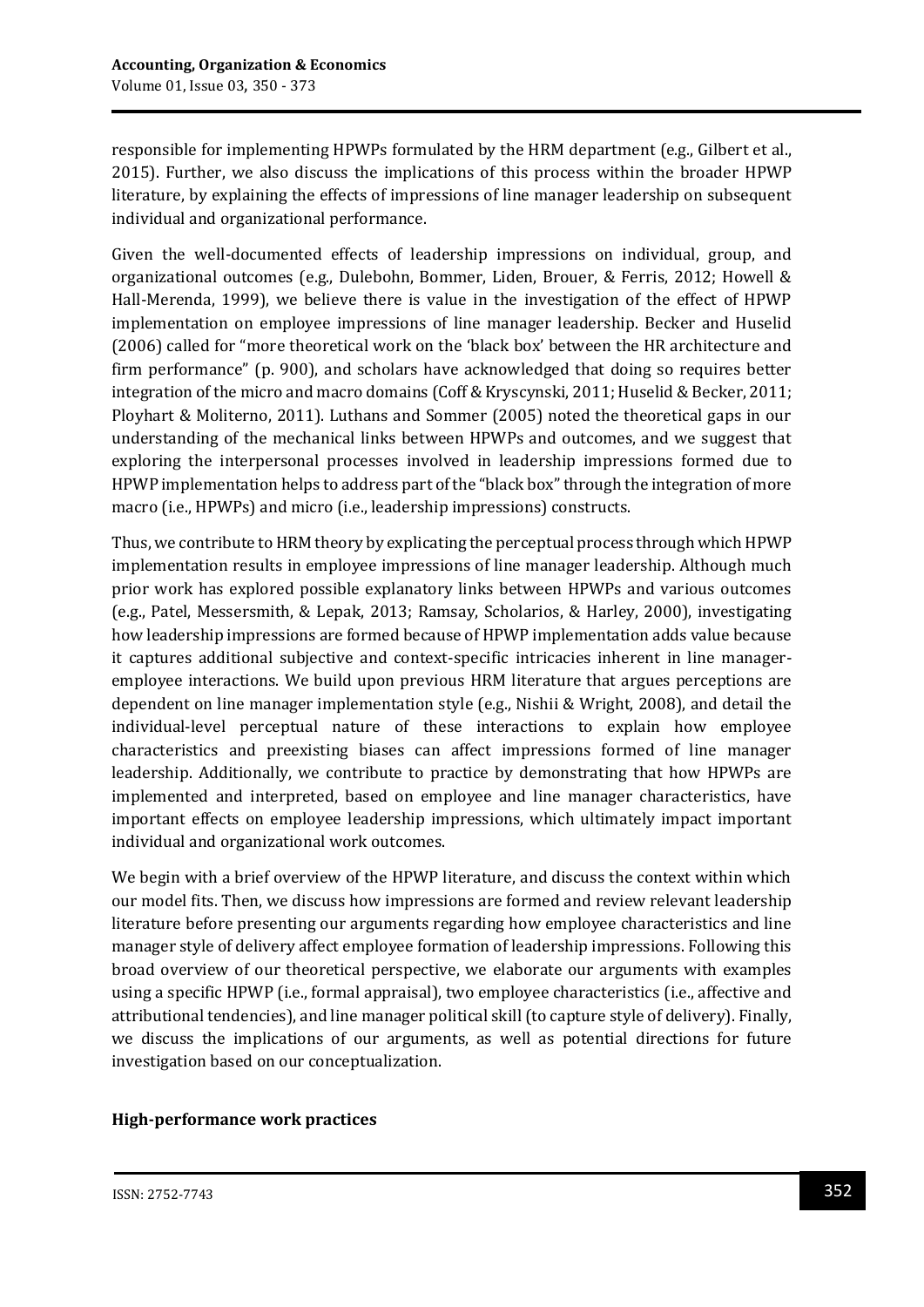Although there is not a universally agreed upon definition of high performance work practices (Gill, 2009), they can be conceptualized as the specific "methods and procedures the organization adopts … that are likely to be helpful in achieving higher levels of organizational performance" (Posthuma, Campion, Masimova, & Campion, 2013, p. 1189). More specifically, HR practices are considered "high performance" because their adoption is thought to increase organizational performance based on their alignment with organizational strategies (Cooke, 2007; Kaufman & Miller, 2011; Sirmon & Hitt, 2009). Posthuma et al. (2013) noted that HPWPs represent the foundation of high performance work systems because their implementation in coordinated bundles facilitates positive outcomes such as motivated employees, flexible teams, and high employee commitment.

Evidence suggests HPWP-derived benefits are not realized if the practices adopted by HRM are not implemented, or not implemented effectively (Khilji & Wang, 2006; Sikora & Ferris, 2014), as scholars have suggested that the effectiveness of HPWPs depends on more than just their adoption (Marescaux, De Winne, & Sels, 2012). However, despite the well-documented positive effects of HPWPs on firm performance and employee outcomes (Posthuma et al., 2013), research has shown that firms do not consistently use these practices (Hornsby & Kuratko, 2003). In some cases, a lack of HPWP use might be the result of practices that were adopted for symbolic reasons, where firms are less concerned with the actual implementation of the practice than with the positive signal the stated adoption of the practices provides (Galang, Elsik, & Russ, 1999). However, another reason for inconsistent use might be due to variable levels of implementation by line managers (Van Iddekinge et al., 2009), who increasingly are tasked with implementing adopted HPWPs (Bos-Nehles et al., 2013; Gilbert, De Winne, & Sels, 2011; Guest, 1997). As a result, the relationship between adopted HPWPs and positive outcomes often is dependent upon line manager implementation (Purcell & Hutchinson, 2007).

# **HRM department development and line manager implementation of HPWPs**

Initial research seemingly operated with an assumption that HRM was responsible for HPWP implementation. However, Lepak et al. (2005, p. 156) remarked, "there is some evidence that line managers are assuming some of the responsibilities that have been allocated to the HR function in the past." In this vein, HR devolution scholars (e.g., Gilbert et al., 2011) have noted the increase in line manager HPWP implementation responsibilities, and subsequent research has investigated factors affecting line manager implementation of HPWPs. For example, Nehles, van Riemsdijk, Kok, and Looise (2006) found that capacity, competencies, support, and policy and procedures affect line manager HPWP implementation performance.

Relatedly, recent research has found that line manager political skill and HR competency were positively related to their perceptions of their HPWP implementation, which, in turn, was associated with several positive individual outcomes (Sikora et al., 2015). Similarly, other researchers have found that individual ability is a primary factor in line manager HPWP implementation. For example, using the ability-motivation-opportunity (AMO) framework, Bos-Nehles et al. (2013) argued and found support for the notion that although line manager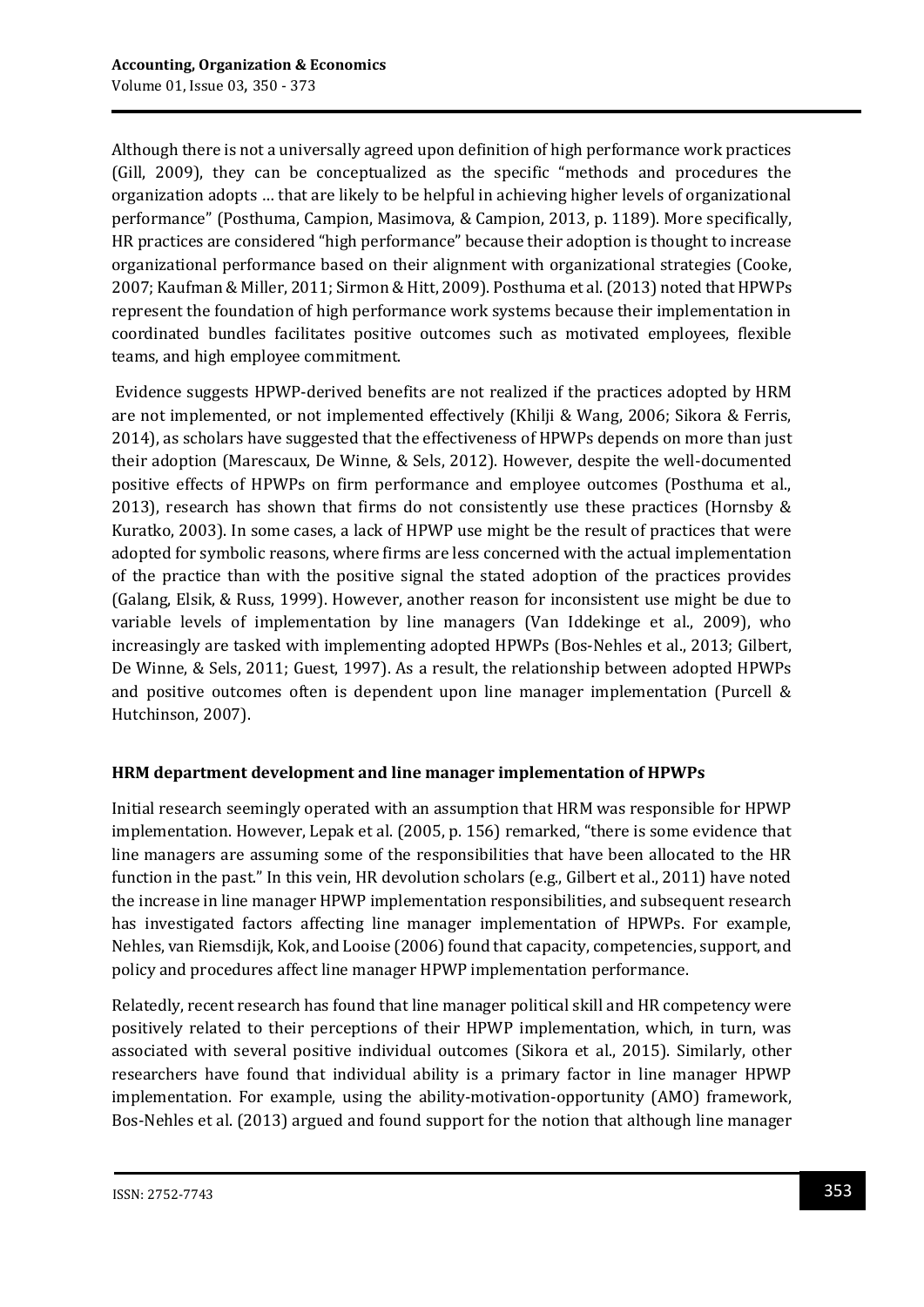motivation and opportunity are important, they do not directly affect HPWP implementation, but instead moderate the relationship between line manager ability and implementation.

Because HRM often provides little training or support when directing line managers to implement HPWPs, the managers likely are ill-prepared and lacking in ability, thus decreasing implementation effectiveness (Whittaker & Marchington, 2003). As a result, despite the stated intentions of executives and HRM departments who formally adopt HPWPs, adopted HPWPs might not be implemented because line managers are not willing to invest the time, may not believe the practices will be effective (Sikora et al., 2015), or may not be implemented effectively because they do not possess the necessary abilities (Bos-Nehles et al., 2013). Our perspective builds on this line of research, recognizing that line manager implementation of HPWPs is key to understanding impacts on employees, including their perceptions of line manager leadership.

# **Line manager implementation of HPWPs and employee impressions of leadership**

The HPWP literature has adopted a largely macro focus, with firm performance as the primary outcome of interest. However, firm performance is influenced by many factors more proximal to HPWP implementation (Kehoe & Wright, 2013), and research should consider more microoriented outcomes on which HPWPs may demonstrate direct effects (e.g., individual performance) that subsequently affect firm performance. Further, research has suggested that employee reactions to HPWPs are dependent upon their perceptions of those practices (Bowen & Ostroff, 2004), and that employee perceptions of those practices are the result of line manager implementation style (Nishii & Wright, 2008).

Thus, Sikora et al. (2015) argued that, through implementation, line managers must make HPWPs salient to employees in order for them to demonstrate their intended effects. These authors investigated employee-level effects of line managers' perceptions of HPWP implementation, including job satisfaction, turnover intentions, and participative decisionmaking. We follow that individuallevel focus, and argue that how employees perceive HPWP implementation influences employee impressions of line manager leadership. More specifically, we argue that employee characteristics, such as affective and attributional tendencies, interact with line manager implementation style to influence employee attributions of line manager HPWP implementation, which impacts whether employees view line managers as more transactional or transformational leaders.

Surprisingly, there has been relatively little research regarding HPWP implementation and line manager leadership. Lepak et al. (2005) argued that HPWPs exist on a continuum, and tend to represent transactional or transformational leadership styles. However, we argue that although certain HPWPs might be considered more transactional or transformational (Lepak et al., 2005), employee interpretation of line managers as leaders will not necessarily match these labels. That is, consistent with prior research (e.g., Harvey, Harris, Kacmar, Buckless, & Pescosolido, 2013), we argue that leadership impressions are subject to individual biases and external influence. Building our arguments on impression formation theory (Kunda & Thagard, 1996), we suggest that employee affective and attributional tendencies generate individual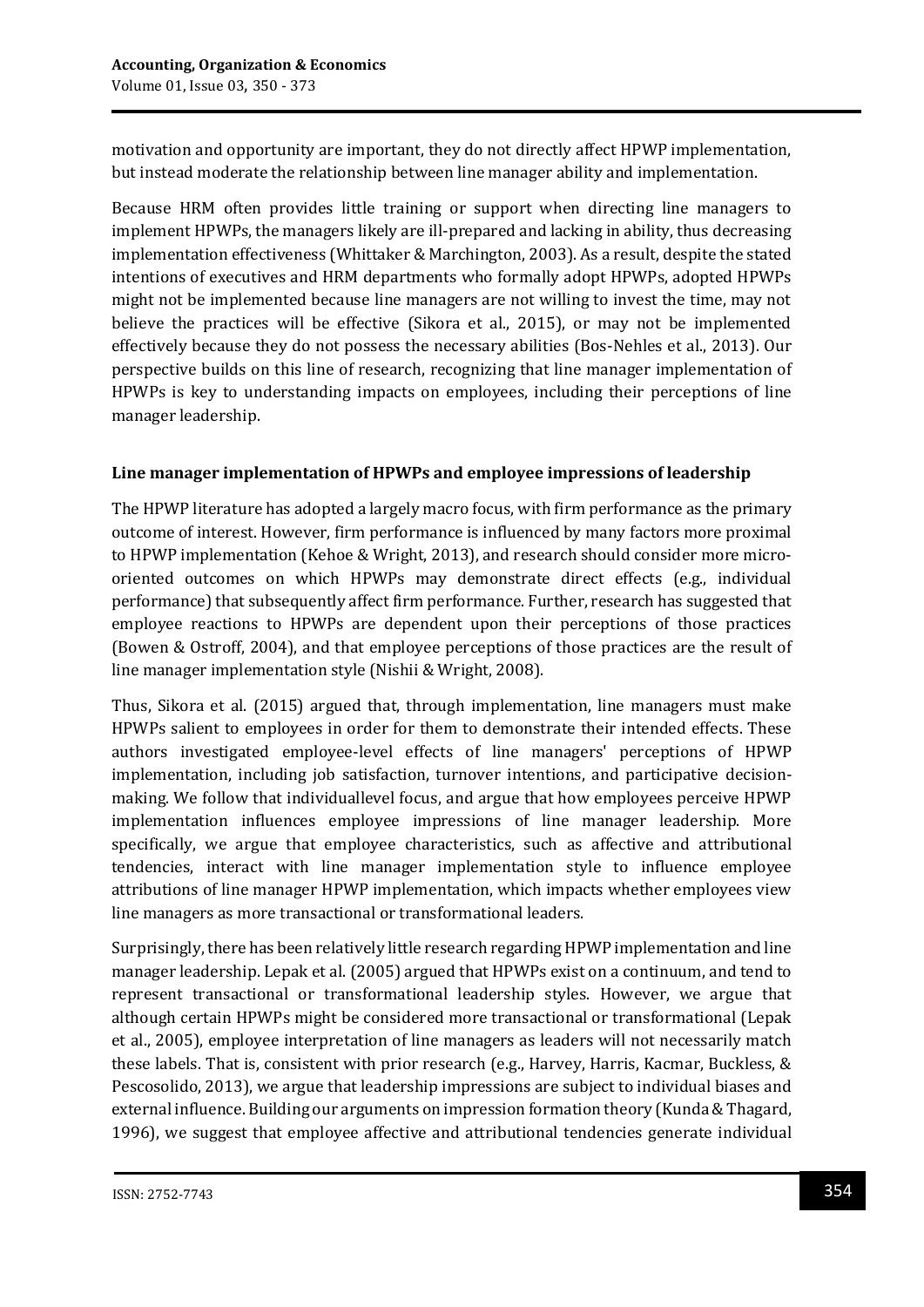biases, and that line manager political skill acts as an external influence that, together, affect attributions of implementation intent and impressions of line manager leadership, regardless of the transformational or transactional classification of HPWPs.

# *Impression formation*

We use Kunda and Thagard's (1996) model of impression formation as the theoretical foundation for our arguments. Impression formation is a social-cognitive process in which perceivers observe a behavior of an actor and, using previously established cognitive structures, undertake both automatic and deliberate appraisals of those behaviors, which then form impressions (Kunda & Thagard, 1996; Neuberg & Newsom, 1993). Kunda and Thagard suggested these impressions are formed both from stereotypes (i.e., membership in certain categories) and individuating information (i.e., traits and behaviors unique to actors), which affect the interpreted meaning of behaviors.

Thus, actors' observed behaviors activate immediate associations that are reflective of perceivers' preexisting beliefs in concert with unique aspects of the actor. For example, employees form impressions of a manager based on the combination of existing stereotypes of managers, in general, as well as aspects unique to that manager and their behavior. Impression formation continues over extended periods of time, as information is continuously updated and additional inferences are made, which ultimately are integrated into a final impression of the actor. That is, multiple varied experiences with an actor begin to weave a pattern of behavior, which, when interpreted by the perceiver, become impressions.

Kunda and Thagard's (1996) model of impression formation is appropriate for our conceptualization, as leadership has been characterized as a perceptual phenomenon dependent upon follower interpretations of leader behavior (e.g., Harvey et al., 2013; Martinko, Sikora, & Harvey, 2012). For example, research has found that leaders' social influence effectiveness (i.e., a "factor" of the leader) is related to followers' impressions of their leaders as being ethical (Harvey et al., 2013). On the other side of the social interaction, research has found that followers' personality traits and other attributes predict impressions formed of their leaders (Avolio, Keng-Highberger, Schaubroeck, Treviño, & Kozlowski, 2016; Wang, Bishoff, & Zhang, 2016). Lord and Maher (2002) succinctly stated this concept when they observed that "the locus of leadership is not solely in a leader or solely in followers. Instead, it involves behaviors, traits, characteristics, and outcomes produced by leaders as these elements are interpreted by followers" (p. 9). We agree, and argue that the impression formation process involves both parties (i.e., leader and follower), and that there is a unique interaction between those two unique individuals.

In fact, Kunda and Thagard proposed that the impression formation process involves two sides (e.g., actors/line managers and perceivers/employees), each of which "brings" various factors to the exchange. We propose that certain follower characteristics and line manager implementation style affect the relationship between line manager HPWP implementation and employee impressions of line manager leadership via attributions of implementation intent. Following Kunda and Thagard's (1996) conceptualization, we suggest that employees'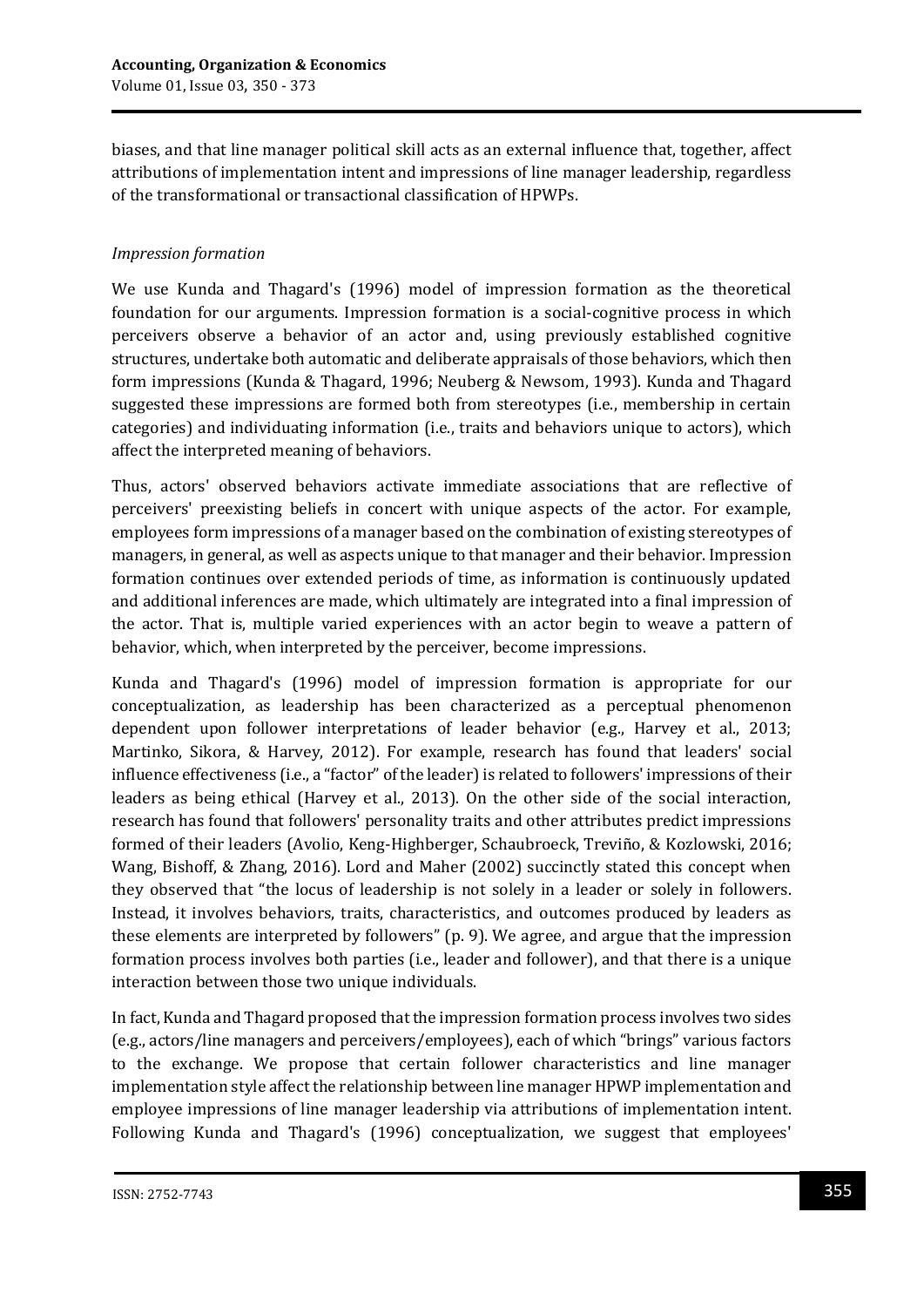affective and attributional tendencies represent established preexisting beliefs of managerial behavior likely to affect interpretations of HPWP implementation. However, individuating information related to line managers (i.e., their implementation style) has the potential to counteract employee tendencies and alter their attributions of implementation intent. Thus, employees' affective and attributional tendencies interact with line managers' implementation style to inform employee impressions of line manager leadership as either transactional or transformational .

# *Transformational and transactional leadership*

Although there is no shortage of leadership styles from which to choose, we believe transactional and transformational leadership (Bass, 1985; Burns, 1978) are appropriate for the current discussion, given Lepak et al.' (2005) use of this terminology to describe a continuum along which they believe HPWPs can be classified. Additionally, these leadership perspectives have been the most researched for several decades (Barling, 2013), and thus are two of the more established leadership perspectives in the literature. Further, transactional and transformational leadership represent distinct, yet complimentary, styles. Like Lepak et al. (2005), early leadership research conceptualized the two as opposite ends of a leadership continuum, with transactional leadership focused on monitoring task performance, and transformational leadership focused on the motivation and development of followers (Bass, 1985). However, subsequent research has argued that transactional leadership forms an effective base, which is augmented by transformational leadership (Ewen et al., 2013).

Transactional leadership is evident when leaders focus on followers' performance of assigned tasks, and is comprised of three underlying dimensions (i.e., passive management by exception, active management by exception, and contingent reward behavior; Bass, 1985). Passive management by exception refers to leaders' practice of waiting to intervene only after an error (i.e., exception) has occurred. Conversely, active management by exception refers to leaders' practice of actively monitoring followers' progress to anticipate problems, and take corrective action before issues become serious concerns. Finally, contingent reward behavior focuses on leaders' exchange of resources/rewards for performance that meets or exceeds clear expectations set for followers.

Transformational leadership is characterized by leaders' focus on providing followers with purpose, and engaging them in ways that meet their needs as individuals. It is comprised of four underlying dimensions (i.e., idealized influence, inspirational motivation, intellectual stimulation, and individualized consideration; Bass, 1985). Idealized influence is similar to charisma, and describes admirable behavior that causes followers to identify with the leader. Inspirational motivation captures leader behavior that inspires followers and challenges them to achieve high standards, while encouraging them that these goals are worthwhile and attainable. Intellectual stimulation refers to transformational leaders' encouragement of followers' creativity by calling for them to challenge assumptions and explore new ways of viewing problems. Finally, individualized consideration is displayed when leaders attend to the needs of followers as individuals, listening to their concerns, and acting as mentors or coaches.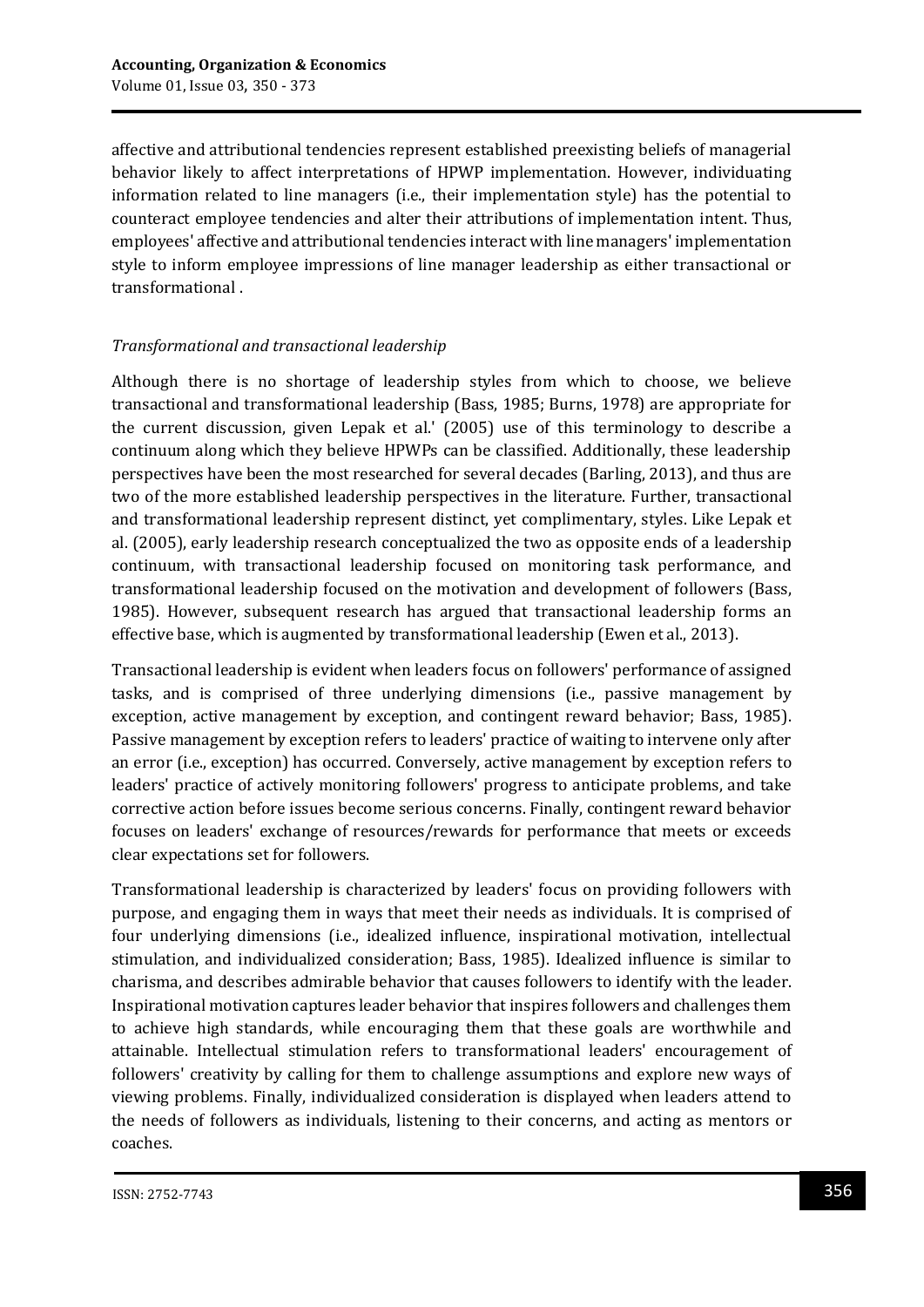#### **The moderating role of employee characteristics**

"All HRM practices communicate messages constantly and in unintended ways, and messages can be understood idiosyncratically, whereby two employees interpret the same practices differently" (Bowen & Ostroff, 2004, p. 206). Thus, because employees are responsible for their own interpretations and evaluations of the HPWPs implemented by line managers, attributions of intent and impression formation are subject to influence by individual differences. There are several traits and characteristics that can be expected to influence perceptions of leadership (Hall & Lord, 1995). However, because impression formation is a social cognitive appraisal process (Kunda & Thagard, 1996), we focus on two individual differences that have the potential to impact employees' cognition during the formation impressions. Specifically, aligning with recommendations of Kunda and Thagard (1996), we examine the employee characteristics of affective and attributional tendencies.

Kunda and Thagard (1996) suggested affect could guide impression formation, and called for future investigation to address its role. Also, they noted, "Some tasks require causal reasoning. These include the task of figuring out why a behavior took place, as in attribution studies that require participants to assess the extent to which different causal factors produced a behavior" (1996, p. 288). Perceivers often desire to understand what caused actor behaviors, and some individuals tend to attribute actions to either internal or external forces (Kent & Martinko, 1995). Thus, variability in perceiver characteristics such as affective and attributional tendencies likely are responsible for differences in impression formation and merit further investigation.

Attributional tendencies vary (Furnham, Sadka, & Brewin, 1992), and likely play an important role in impression formation, as the behaviors that trigger the impression formation process can be subjectively attributed to internal or external forces. Thus, employees could interpret manager behavior as a response to their own actions, based on an internal attribution bias, or simply as typical of the manager or managers in general, based on an external attribution bias (Martinko & Gardner, 1987). Additionally, the impact of follower affect on impressions of leadership has been the focus of much research (Bono & Ilies, 2006; Dasborough & Ashkanasy, 2002; Dasborough, 2006; Forgas & George, 2001; Hall & Lord, 1995; Johnson, 2008). Past research on affect and followers' perceptions of leaders often has been done in concert with follower cognition. Hall and Lord (1995, p. 266) noted, "most social perceptions, including leadership perceptions, appear to be based on both affective and cognitive processing strategies."

In the following sections, we argue that line managers implementing HPWPs will be perceived as either transactional or transformational leaders based on attributions of intent, which are developed through an interaction of follower characteristics (i.e., affective and attributional tendencies) and line manager implementation style (i.e., political skill). To help explain the theoretical process we develop, we use the example of line manager implementation of a formal appraisal process. Although our theory is flexible enough to consider its effects on the implementation of many HPWPs, we have limited our selection to one HPWP in efforts to facilitate understanding with a consistent example, as well as to conserve space. We chose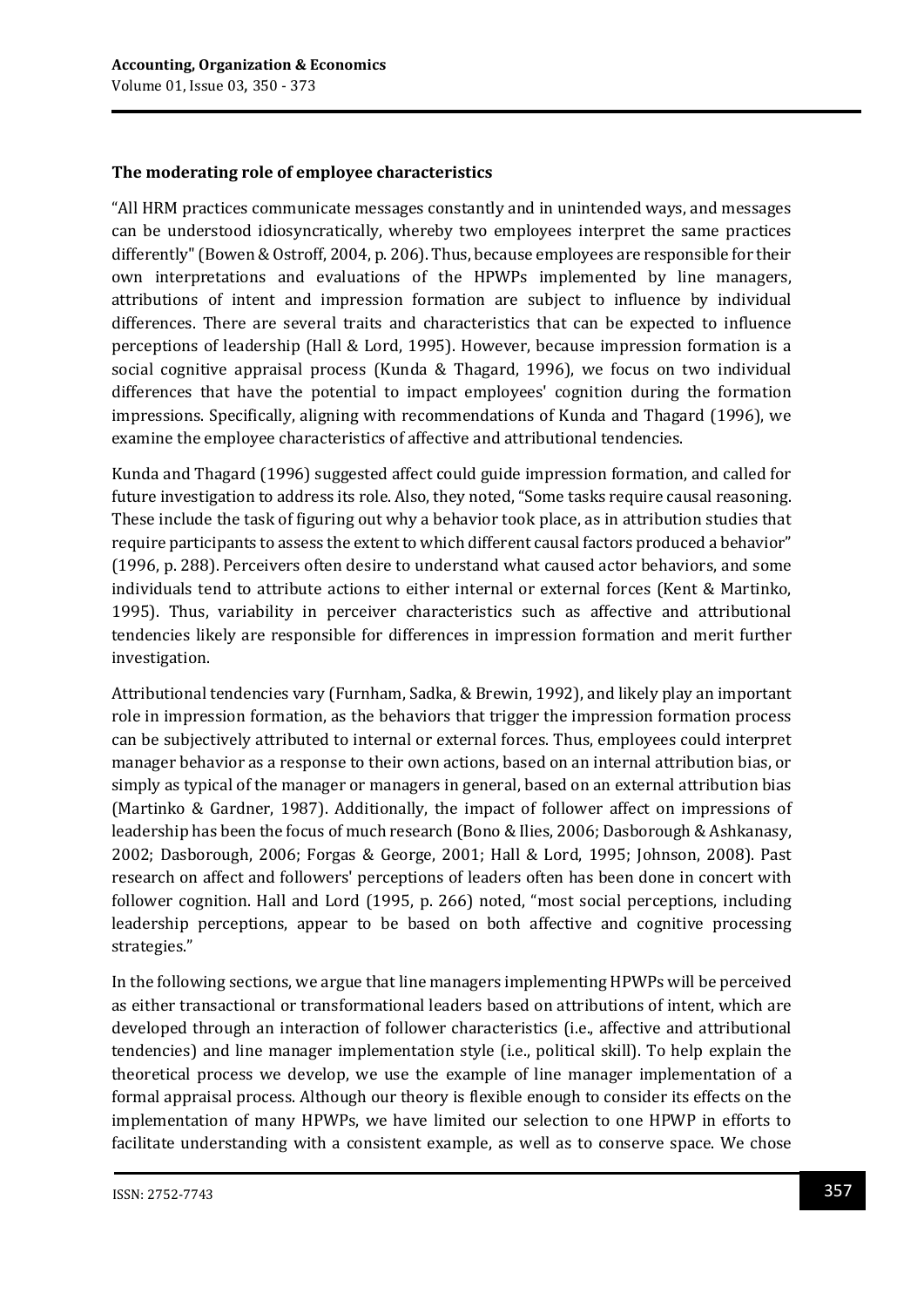formal appraisal because it is a core practice (i.e., one of the most highly researched HPWPs) within the compensation and benefits literature, which is one of the most frequently and consistently researched HPWP categories (Posthuma et al., 2013). Thus, the well-developed theory and abundance of empirical support for the formal appraisal HPWP provide a strong base upon which to demonstrate the generalizability of our theoretical arguments.

Formal appraisals have been defined as the "continuing process of identifying, measuring, and developing the performance of individuals and teams and aligning performance with the strategic goals of the organization" (Aguinis, 2013, p. 2). They are implemented to properly assess behaviors within an organization so that certain HR and administrative decisions are well informed (Rynes, Gerhart, & Parks, 2005). The process of implementing a formal appraisal system is the type of social interaction that would serve as a catalyst for the individual-level information processing described by impression formation theory (Kunda & Thagard, 1996). Specifically, these processes often involve the behavior of an actor (e.g., the line manager implementing the formal appraisal) that is evaluated by a target (e.g., the employee whose performance is being appraised). This is an instance when employees can observe and integrate individuating information about the line manager.

# *Affective tendencies*

In our model, leadership impressions are formed when employees evaluate a specific stimulus, such as line manager implementation of formal appraisal. Individuals rely on their affective states when they undertake thought processes, such as evaluations of stimuli (Forgas & George, 2001; Johnson, 2008; Schwarz, 1990), and they vary in their tendency to experience positive versus negative affectivity (Cropanzano, Weiss, Hale, & Reb, 2003; George, 1996; Judge, 1992). This is important, as individuals with positive affective tendencies tend to be more optimistic and positive in their appraisals of situations compared to those with negative affective tendencies (Ashkanasy & Dorris, 2017). More specifically, positive affectivity is related to enjoyable and agreeable feelings and quality social interactions, whereas negative affectivity is negatively related in all cases (e.g., Berry & Hansen, 1996).

Regarding leader-follower social information processing, Dasborough and Ashkanasy (2002) suggested the affective state of followers observing leaders' behaviors influenced the perceptions of those behaviors. Specifically, they argued that positive affect is more likely to lead to positive perceptions of leader behavior, whereas negative affect is more likely to lead to suspicious perceptions of leader behavior. Further, Forgas and George (2001) suggested that individuals often use a "how-do-I-feel-about-it" (p. 12) heuristic, which is based on affect, to form either positive or negative judgments on stimuli.

We argue that employee affective tendency influences the leadership impressions formed by line manager implementation of formal appraisal, because they involve situations that are "often ambiguous and subject to alternative interpretations" (Forgas & George, 2001, p. 19). When line managers implement formal appraisal, the messages (intended or otherwise) they send regarding their transformational/transactional leadership styles will be influenced by the affective state of their employees. For instance, compared to employees with negative affective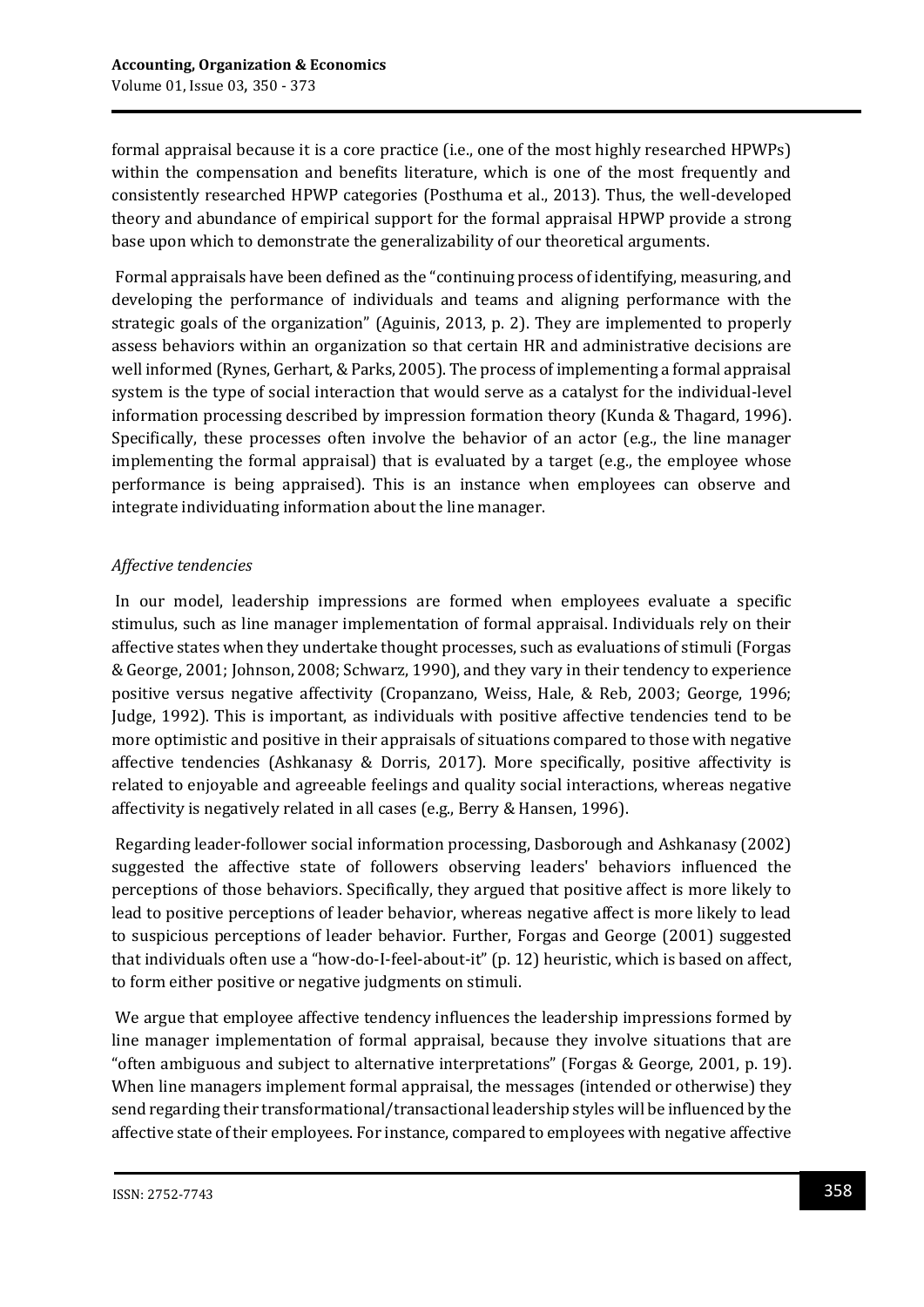tendencies, employees with positive affective tendencies are more likely to evaluate formal appraisal in a positive manner (Dasborough & Ashkanasy, 2002).

Again, employees higher in positive affectivity are more likely to have positive social interactions (Berry & Hansen, 1996). As a result, the appraisal meeting is more likely to be a pleasant experience for the manager and employee. Thus, the employee may be more likely to attribute the HPWP implementation to benevolent intentions of the manager, and then utilize this pleasant interaction as a source of individuating information regarding the manager, with which the employee can begin to form impressions (Kunda & Thagard, 1996). The benevolent implementation of performance appraisal processes is an example of the line manager engaging in transformational leadership behaviors — setting high standards (inspirational motivation), challenging them to think differently (intellectual stimulation), and ensuring that followers' needs are being met (individualized consideration).

Conversely, employees with negative affective tendencies are more likely to be skeptical in their interpretations of formal appraisal (Dasborough & Ashkanasy, 2002). They may be more likely to make cynical evaluations of the formal appraisal process, and perceive the process as negative (Warr, Barter, & Brownbridge, 1983). For example, employees with negative affective tendencies may attribute the appraisal to organizational requirements, and something that is merely a necessary HR function. They would attribute the line managers' requirement of employees to participate as a task necessary to complete in exchange for compensation, which is related to the contingent reward aspect of transactional leadership. Further, employees with negative affective tendencies may attribute line manager implementation of appraisal to organizational surveillance of problematic employee behaviors, which is related to the management by exception aspect of transactional leadership.

**Proposition 1**. Employee affective tendencies moderate the relationship between line manager implementation of HPWPs and employee attributions of implementation intent, such that positive (negative) affective tendencies are associated with more transformational (transactional) attributions of intent, which subsequently influence employee impressions of line manager leadership.

# *Attributional tendencies*

Attributional tendencies also can influence the cognitive processes that affect impression formation. "Individuals have an innate desire to determine the causes of events that are relevant to them" (Harvey, Martinko, & Gardner, 2006, p. 2), and they seek to understand the causality of observed behaviors to develop a modicum of control in what might otherwise be an ambiguous situation. Ferris, Bhawuk, Fedor, and Judge (1995) argued that attributions of intent are a part of the cognitive process in which individuals evaluate, interpret, and label the intent of observed behaviors, and further form implicit assumptions of the behaviors. During the attribution process, individuals observe others' and may attribute the behavioral intent as either self-interested or sincere, which further influences their perceptions of others and behavioral reactions.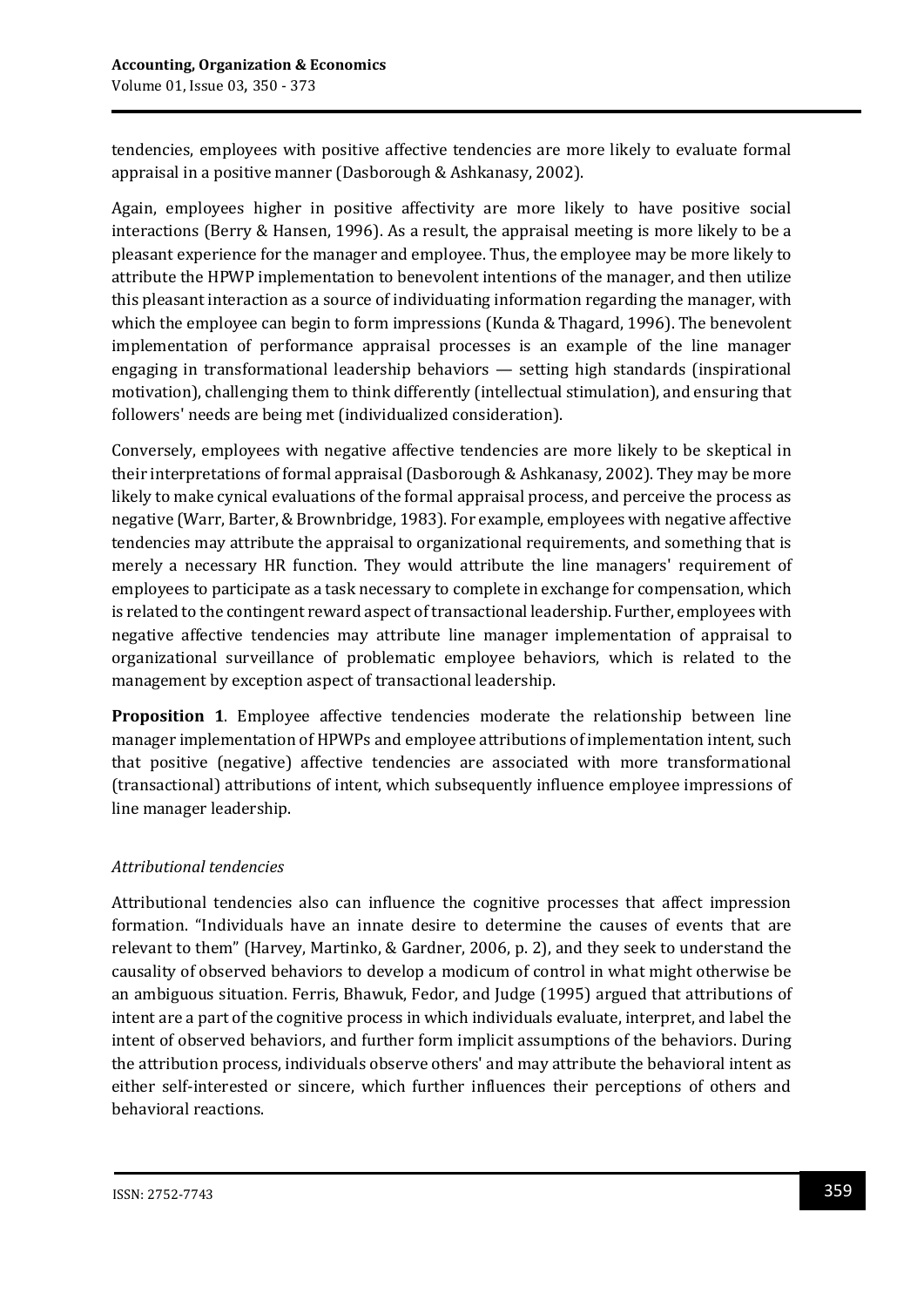The motivation to attribute behavioral intent is triggered when behaviors affect individuals' welfare. For example, as the formal appraisal process is implemented, employees are motivated to make inferences about line manager implementation intent, and these attributions have the potential to influence follower cognition and affect impressions of the line manager. Specifically, impressions are formed through a process of understanding the observed behaviors, which involves cognitive evaluations, interpretation, and labeling the behavioral intent (Kunda & Thagard, 1996). Follower attributions of leader behavioral intent, as theories of attribution suggest (Kelley & Michela, 1980), involve an individual cognitive process, and thus can vary between employees as they form impressions of the manager.

As attributional tendencies vary among individuals (Furnham et al., 1992), some employees inherently are more likely to attribute line manager behavior as driven by internal or external factors. We argue that as managers implement formal appraisal processes, these attributional differences affect the development of impressions of managers as either transactional or transformational leaders. For example, employees with internal attributional tendencies are more likely to attribute the implementation of a formal appraisal process to internal characteristics and beliefs of the manager, whereas employees with external attributional tendencies are more likely to attribute the implementation of a formal appraisal process to organizational policies and pressures.

Formal appraisals are implemented with the intention of identifying the strengths and weaknesses of employees with the goal of improving alignment with organizational goals (Aguinis, 2013). It is reasonable to assume that most employees understand that higher levels of individual performance generally results in positives for the employee (e.g., increased wages, promotion, etc.). Employees with internal attributional tendencies would attribute the implementation of a formal appraisal process to the manager, and likely signify individualized attention given by the manager to employees. That is, these employees likely would perceive that the manager cared enough for them to implement a policy that is fundamentally aimed at helping to increase employee performance, and, in turn, provide positive outcomes for those employees. This individualized consideration is a primary dimension of transformational leadership (Bass & Avolio, 1993), and attributing such actions to the manager (rather than external forces), acts as individuating information (Kunda & Thagard, 1996) that would lead employees to perceive the manager as a transformational leader.

In contrast, employees with external attributional tendencies are more likely to believe that formal appraisal processes were implemented due to organizational pressures. In this case, the same implementation process would be perceived as something that the manager implemented because she or he was forced to do so. Therefore, rather than an act by the manager to help employees improve, the appraisal process would instead be perceived as an act that managers must carry out as part of their job. The manager would now be following an organizational directive to monitor potential mistakes and errors by employees, and correct when necessary. This process of monitoring and correcting aligns with the active management-by-exception dimension of transactional leadership.

**Proposition 2.** Employee attributional tendencies moderate the relationship between line manager implementation of HPWPs and employee attributions of implementation intent, such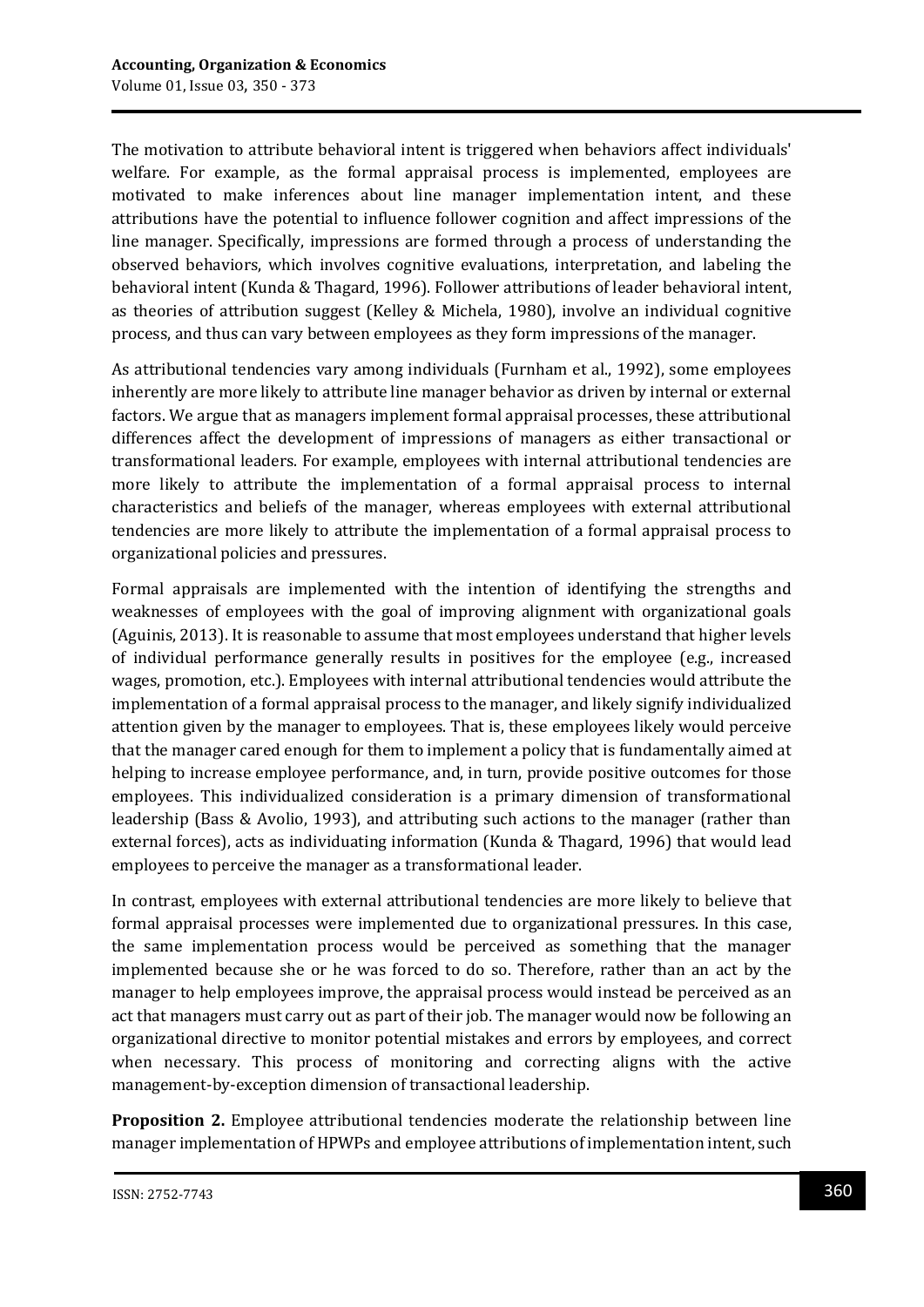that internal (external) attributional tendencies are associated with more transformational (transactional) attributions of intent, which subsequently influence employee impressions of line manager leadership.

### **The moderating role of line manager political skill**

The preceding sections outline our arguments on employee characteristics that capture the bias portion of leadership impression formation. However, impression formation also is affected by aspects the actor brings to the interaction (Kunda & Thagard, 1996) and, more specifically, leadership impressions are affected by external influence attempts (Harvey et al., 2013). Consistent with this perspective, we argue that political skill, a personal characteristic fundamental to social influence (Ferris et al., 2007; McAllister, Ellen III, and Ferris, in press) as well as line manager HPWP implementation (Sikora et al., 2015; Sikora & Ferris, 2014), enables line managers to implement HPWPs in a manner that communicates concern for employees, and leads employees to form positive attributions of implementation intent.

Political skill has been defined as "the ability to effectively understand others at work, and to use such knowledge to influence others to act in ways that enhance one's personal and/or organizational objectives" (Ferris et al., 2007, p. 291). It is comprised of four dimensions: social astuteness, interpersonal influence, networking ability, and apparent sincerity. Social astuteness involves an individual's ability to recognize and interpret social cues and interactions, as well as the intentions of others. Interpersonal influence represents an individual's ability to adjust his or her behavior fittingly for different contexts, and to produce desired attitudes and behaviors from others. Networking ability involves one's aptitude in developing strong, instrumental relationships with others. Lastly, apparent sincerity enables individuals to present themselves in a manner that inspires trust and confidence in others by being perceived as genuine (Ferris, Treadway, Brouer, & Munyon, 2012).

Just as there are idiosyncratic ways in which HR practices are interpreted (Bowen & Ostroff, 2004), the development of impressions are highly subjective, such that "the same behaviors could have multiple interpretations depending on who performed them" (Kunda & Thagard, 1996, p. 286). We argue that political skill enables line managers to implement HPWPs in such a way that employees will be more likely to attribute implementation to benevolent intentions, and, in turn, perceive them as transformational leaders. This is because politically skilled managers' ability to recognize and capitalize on influence opportunities (McAllister et al., in press) enables them to understand when and how to implement HPWPs. Thus, they are better able to communicate the benefits of HPWPs, and to explain how HPWPs positively impact employees, and not just the organization. As a result, these positive, employee developmentfocused interactions are more likely to lead to perceptions of line managers as transformational leaders.

Conversely, line managers low in political skill lack the ability to effectively implement HPWPs or communicate the reasoning behind implementation. Their lower levels of social astuteness and interpersonal influence likely will result in them implementing HPWPs in a manner viewed as the result of an organizational mandate intended to get more out of the workers.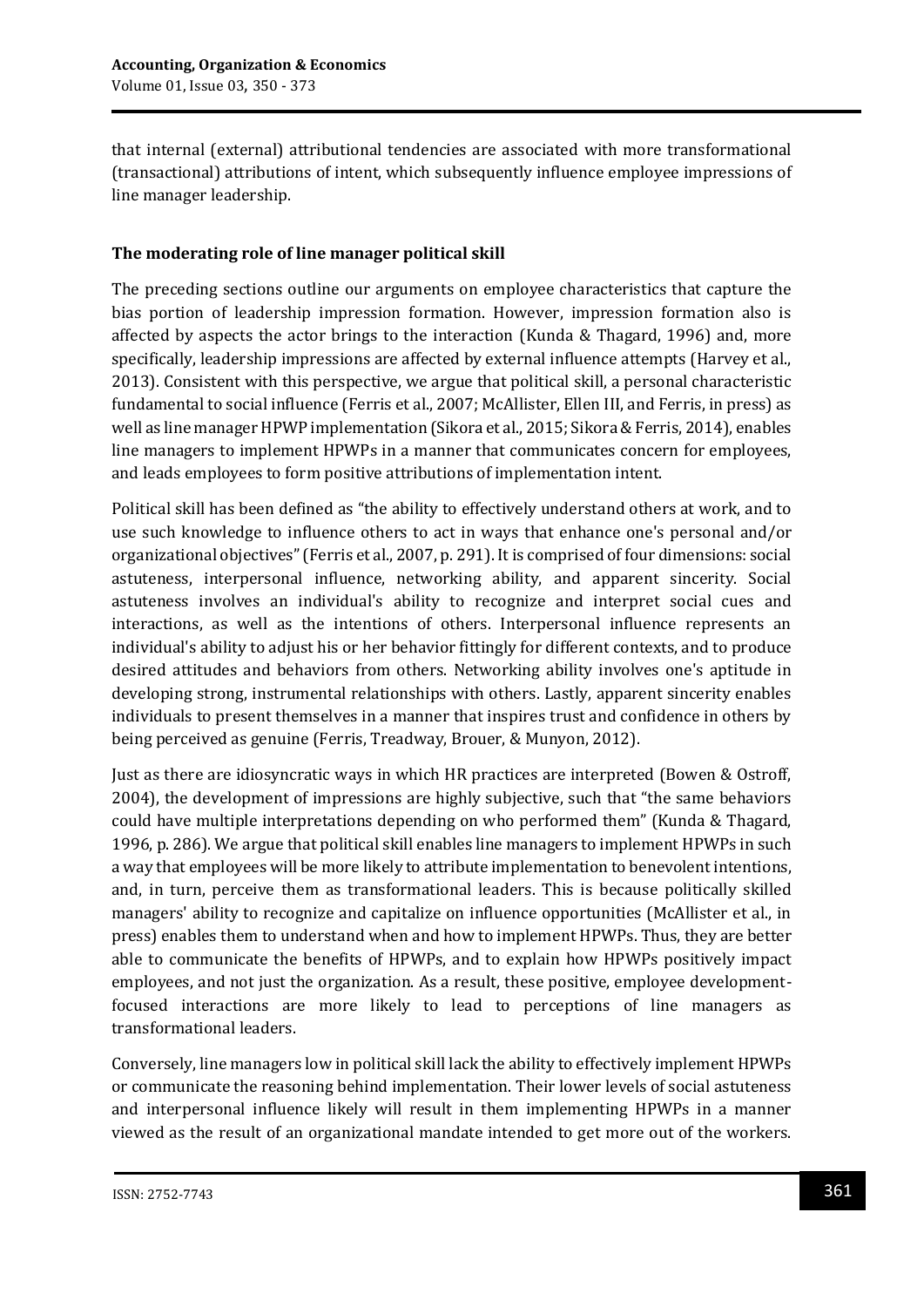Consequently, employees will be more likely to perceive the line managers as transactional leaders. The following sections provide further detail regarding how political skill will affect impressions of line manager leadership as a result of specific HPWP implementation.

As a "cognitive-affective-behavioral comprehensive configuration of social competencies" (Ferris et al., 2007, p. 299), political skill can be conceptualized as an ability to affect others' attributions and enhance aspects of certain individuating information, which, in turn, affect others' development of impressions (Kunda & Thagard, 1996). Thus, as politically skilled line managers implement HPWPs, their employees will form different impressions of them than of less politically skilled line managers implementing the same HPWPs. We argue that employee attributions of intent and the impressions of line manager leadership as a result of implementing formal appraisals are dependent upon the political skill of the line manager.

Line managers play a large role in the formal appraisal process, from conducting the actual rating of performance, to giving feedback and setting new goals (Jackson, Schuler, & Rivero, 1989). In its most basic, organizationally implemented form, a formal appraisal is an inherently transactional exchange between a leader and follower. Transactional leaders "focus on the proper exchange of resources" (Judge & Piccolo, 2004, p. 755). Judge and Piccolo argued that transactional behaviors include contingent reward (a leader who establishes expectations and rewards for meeting those expectations) and management by exception (corrective action taken by the leader to guide follower behavior). Organizations that implement formal appraisals are seeking to establish expectations, give rewards, and elicit certain behaviors. Thus, by simply following organizational directives and implementing formal appraisal processes, line managers are more likely to be perceived as transactional leaders.

In its initial theoretical development (Ferris et al., 2005, 2007), as well as in subsequent empirical investigations (e.g., Munyon, Summers, Thompson, & Ferris, 2015), it has been noted that, "political skill's most significant effects occur in the images politically skilled individuals convey to others" (Munyon et al., 2015, p. 152). For instance, political skill is an antecedent of leader reputation (Blass & Ferris, 2007; Munyon et al., 2015), and politically skilled leaders are able to cultivate their desired image to influential ends (Ferris et al., 2007). Thus, politically skilled line managers will know exactly how to execute the formal appraisal process in a way that elicits the desired employee attributions of intent.

Politically skilled managers are better at reading the social climate surrounding implementation, and sending appropriately timed and conveyed messages in a sincere manner (Ferris et al., 2007). They will be better able to diagnose which employees are more hesitant to accept the new policy, and then recognize and seize opportunities to effectively address those individuals (McAllister et al., in press). Due to this, they likely are more adept at influencing employees' perceptions by elaborating on the reasoning for newly implemented formal appraisal policies, and also delivering the appraisal in a way that conveys a positive image to others that inspires trust and confidence (Ferris et al., 2007; Munyon et al., 2015).

As a result of the individualized attention given to employees, as well as a more effectively delivered message, implementation will be seen as a way to increase trust and development for the employees, rather than as a simple exchange. Manager implementation will be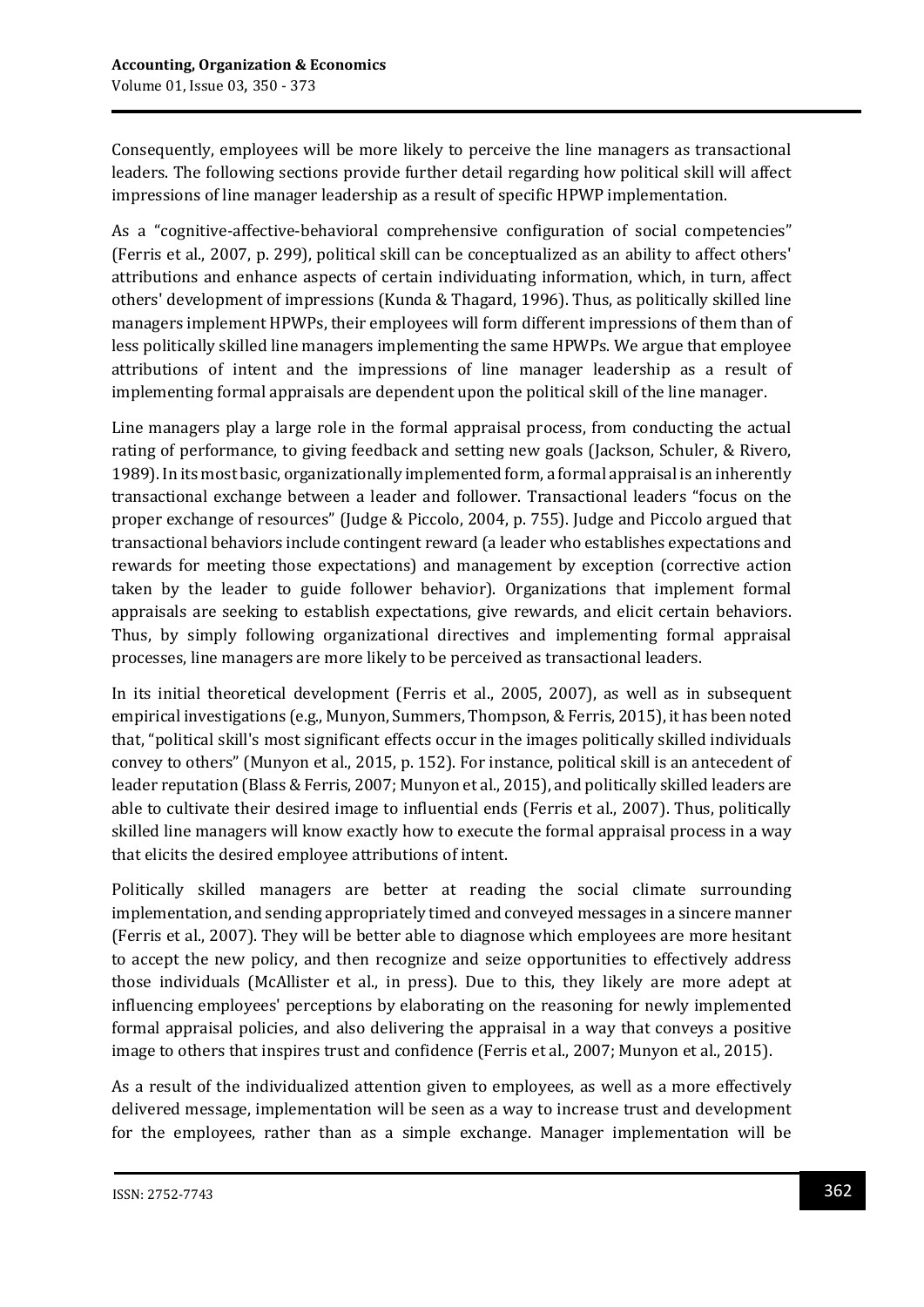attributed to an effort to help and encourage development of employees, and, in turn, they will be perceived as transformational, as these types of exchanges are underscored by the development of trust, dependability, and consistency (Bass, 1998; Judge & Piccolo, 2004).

In sum, we argue that line managers with political skill are able to implement HPWPs (e.g., formal appraisal) in such a way that employees attribute intent as benevolent. Their social astuteness, interpersonal influence ability, and apparent sincerity enable them to implement HPWPs in a manner that builds trust and confidence, displays legitimate concern for employee well-being, and even challenges employees to grow and develop. As a result, employees are more likely to form impressions of line managers implementing HPWPs as transformational leaders.

**Proposition 3.** Line manager political skill moderates the relationship between line manager implementation of HPWPs and employee attributions of implementation intent, such that higher (lower) political skill is associated with more transformational (transactional) attributions of intent, which subsequently influence employee impressions of line manager leadership.

### **Employee characteristics and line manager political skill**

We have argued, independently, that employee characteristics (i.e., affective and attributional tendencies) and line manager implementation style (i.e., political skill) will affect employee impressions of line manager leadership. However, we also believe that politically skilled line managers will be able to implement HPWPs in a manner that mitigates the effects of employee negative affective and external attributional tendencies. More specifically, political skill has been described as a construct that enables individuals to read situations and react effectively (McAllister et al., in press). This provides politically skilled individuals with the "ability to effectively understand others at work, and to use such knowledge to influence others to act in ways that enhance one's personal and/or organizational objectives" (Ferris et al., 2005, p. 127). This ability to read others means that politically skilled line managers can recognize which employees might be prone to view HPWPs skeptically, as a result of their affective and attributional tendencies, and then adjust their behavior to implement the HPWPs in ways that facilitate more positive interpretations.

Kunda and Thagard (1996) noted that impressions are continually formed and updated by ongoing interactions with the actor. Thus, employees' initial impressions of HPWPs likely can be informed and updated by the way line managers implement them. We argue that politically skilled line managers' social astuteness enables them to recognize employees who view HPWPs in a skeptical light, and their interpersonal influence ability and apparent sincerity enables them to implement HPWPs in a manner that alters how employees interpret HPWPs (Ferris et al., 2007; McAllister et al., in press). As a result, politically skilled line managers can implement HPWPs in a manner that counteracts the transactional attributions of intent typically formed by employees with negative and external attribution tendencies. For example, politically skilled line managers can sense if employees are not reacting positively to a formal appraisal meeting, and adjust their behavior during the interaction in efforts to influence the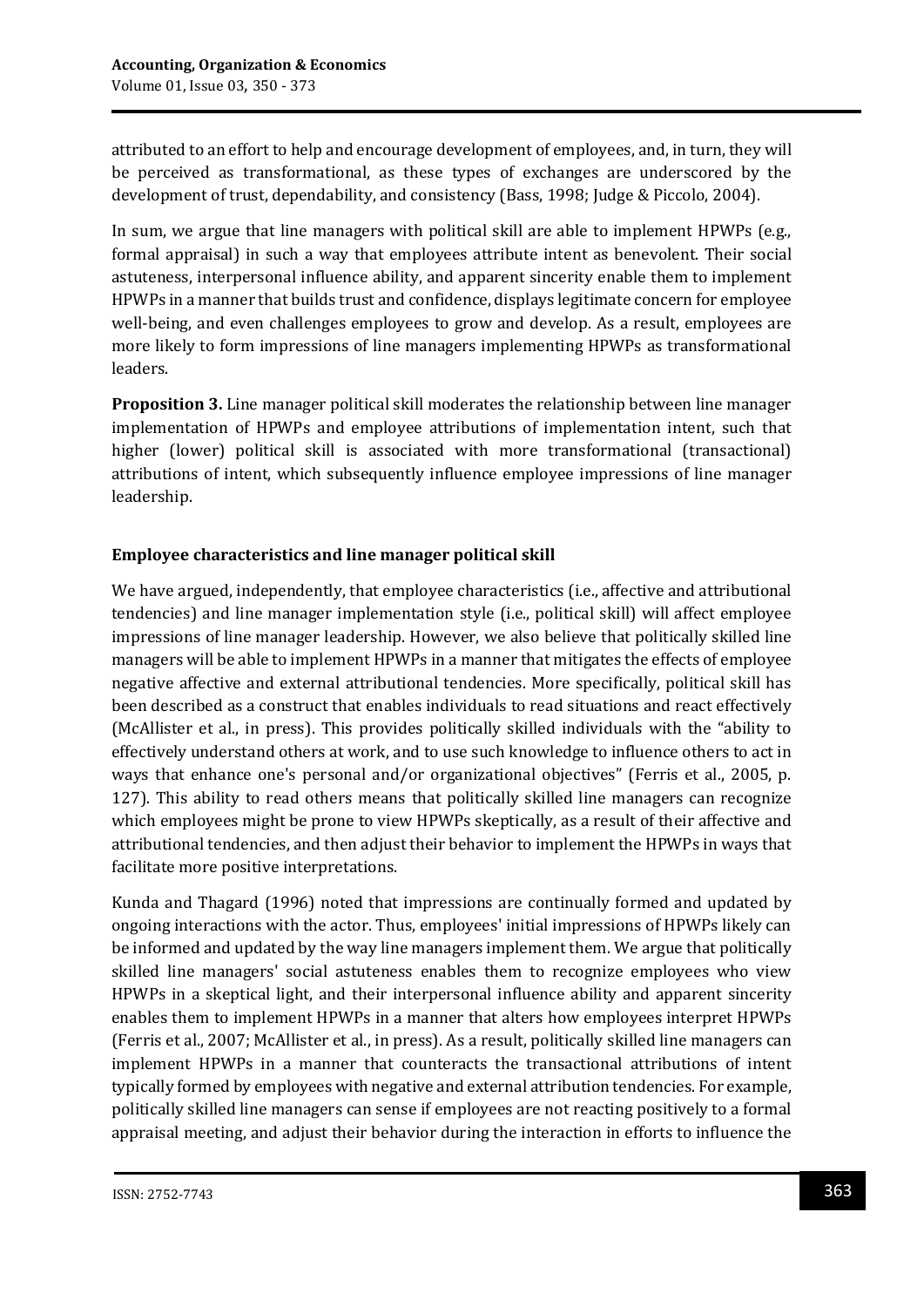employee's attribution of intent. More specifically, a politically skilled line manager might notice the employee seemed resistant to the actual process, and adjust their implementation such that they focus more on the employee and the desire for the employee to be successful and fulfilled, rather than simply proceed through the prescribed steps of the formal appraisal process.

Further, due to their increased ability to understand others, build relationships, and communicate messages in an effective manner (Ferris et al., 2007), politically skilled line managers would be expected to heighten positive perceptions of their leadership. Thus, employee impressions of line managers as transformational leaders (as a result of their individual characteristics) are likely to be heightened, as implementation is carried out in an effective manner with increased clarity regarding HPWP implementation. More specifically, politically skilled line managers, because of their social astuteness, likely are able to detect when employees view them as transformational leaders. As a result, they are expected to be able to learn better from their implementation successes, and capitalize on future opportunities to influence employees (McAllister et al., in press) with future HPWP implementation.

**Proposition 4.** There is a three-way interaction between HPWP implementation, follower characteristics, and line manager political skill, such that line manager political skill mitigates (accentuates) the effects of employee negative (positive) affective and external (internal) attributional tendencies on employee attributions of implementation intent, which subsequently influence employee impressions of line manager leadership.

# **The effect of leadership impressions on individual and organizational performance**

As presented earlier, the exchange-based approach to leader-follower relationships characteristic of transactional leadership has been shown to form the base of effective leadership. That is, establishing expectations for performance is an important aspect of leadership, and our arguments that some leaders may be perceived as transactional based on their delivery, as well as employees' characteristics, are not intended to suggest that transactional leadership is always necessarily a negative outcome. However, research has documented that transformational leadership demonstrates positive effects on outcomes beyond transactional leadership (e.g., Ewen et al., 2013). Thus, whether line manager implementation of HPWPs causes them to be perceived as more transactional or transformational has important implications for individual and organizational outcomes.

#### **Discussion**

HRM and leadership represent fundamental organizational concepts, each reflecting substantial theoretical and empirical research literatures within the organizational sciences. However, these two important sets of organizational phenomena have proceeded along largely independent and parallel paths, with little intersection or integration. The present article represents our attempt to bring HRM and leadership together in a new, interesting, and important way, which has the potential to meaningfully impact theory and research in both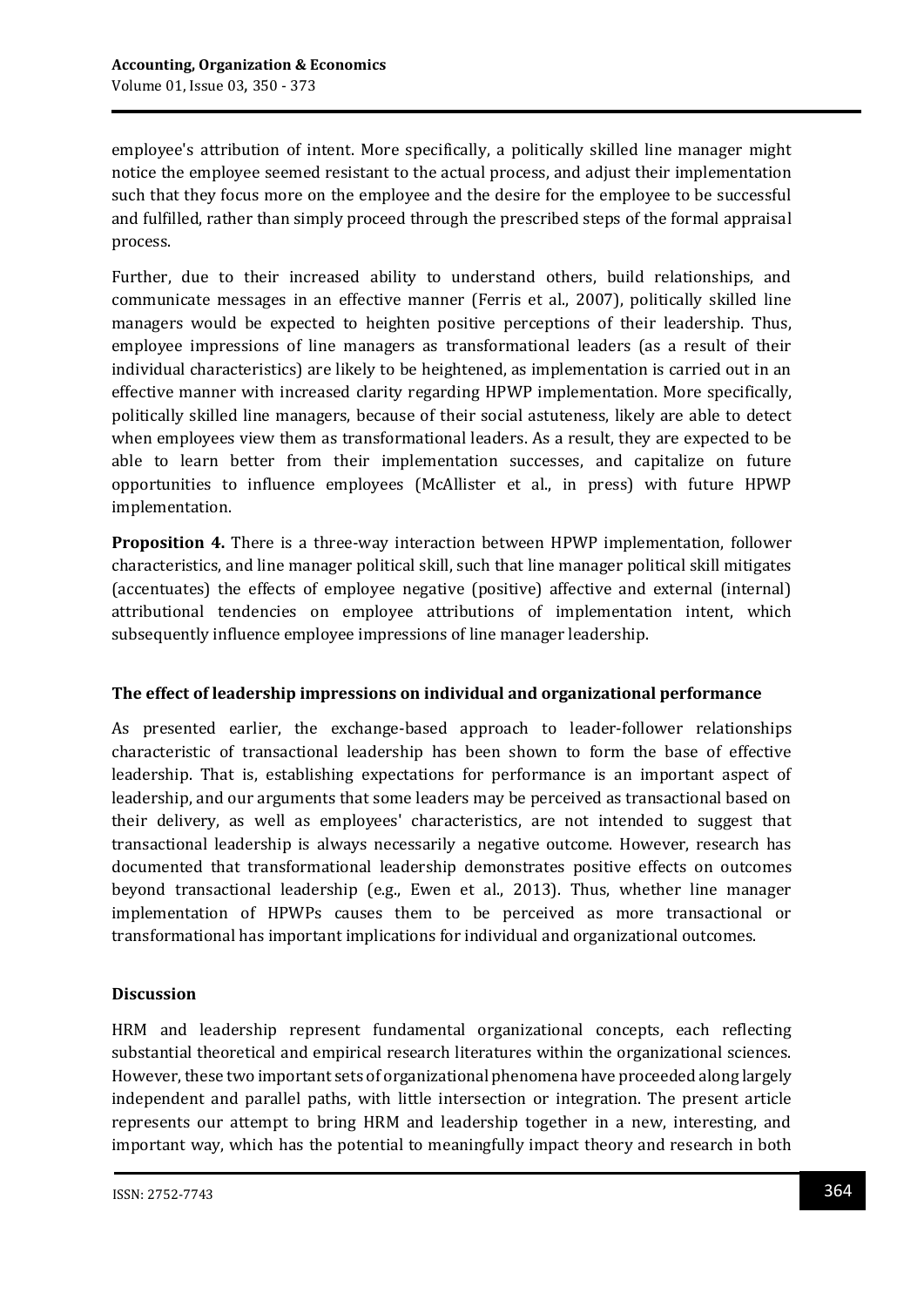areas. In the previous sections, we have suggested that line manager implementation of HPWPs will facilitate the formation of employee impressions of either transactional or transformational leadership. Further, we acknowledge the important interacting roles employee characteristics and line manager implementation style play in this perceptual process.

#### *Contributions to theory and research*

Our primary contribution is the use of impression formation theory to outline the perceptual process through which line manager HPWP implementation contributes to employee impressions of line manager leadership. Although prior work has suggested that HPWPs exist on a transactional-transformational continuum, our conceptualization argues that the distinction more accurately applies to the line managers who implement the HPWPs. Further, we detail the individual-level perceptual nature of these interactions to explain how employee characteristics and preexisting biases determine whether line managers are perceived as transactional or transformational leaders. Although prior research has explored other possible mediating processes between HPWPs and various outcomes (e.g., Patel et al., 2013; Ramsay et al., 2000), we argue that investigating how leadership impressions are formed because of HPWP implementation adds value because it captures previously unspecified subjective and context-specific intricacies inherent in line manager-employee interactions.

Additionally, we further research on HPWP implementation by suggesting an alternative explanation for the translation of HPWPs into organizational benefit. Although previous research has documented the importance of understanding the effects of line manager implementation of HPWPs on work outcomes, this stream of literature largely has focused on the degree to which adopted HPWPs were implemented (e.g., Sikora et al., 2015). Alternatively, our conceptualization build upon previous HRM literature that argues perceptions are dependent on line manager implementation style (e.g., Nishii & Wright, 2008), and demonstrates that how line managers implement adopted HPWPs impacts the translation of these practices into organizational benefit.

Further, we contribute to the leadership literature by examining the implications of manageremployee interactions for leadership impressions – specifically, how characteristics of each (i.e., managers and employees) affect employee impressions of managers as leaders. Much prior research has addressed leader-follower relationships (e.g., Gardner, Avolio, Luthans, May, & Walumbwa, 2005); however, much of this work has focused on how managerial behaviors dictate leadership. Instead, we offer a conceptualization where leadership is defined not just by the actions of managers, but also (if not mainly) by employee perceptions. More specifically, our conceptualization details the effect employee affective and attributional tendencies, as well as line manager style of delivery, have on follower attributions of leader intent, and, in turn, perceptions of leadership. We believe this subtle distinction helps capture the truly idiosyncratic nature of leader-follower relationships.

#### *Directions for future research*

An initial future research direction is to test the conceptualization proposed regarding the role of line manager HPWP implementation, employee characteristics, and line manager political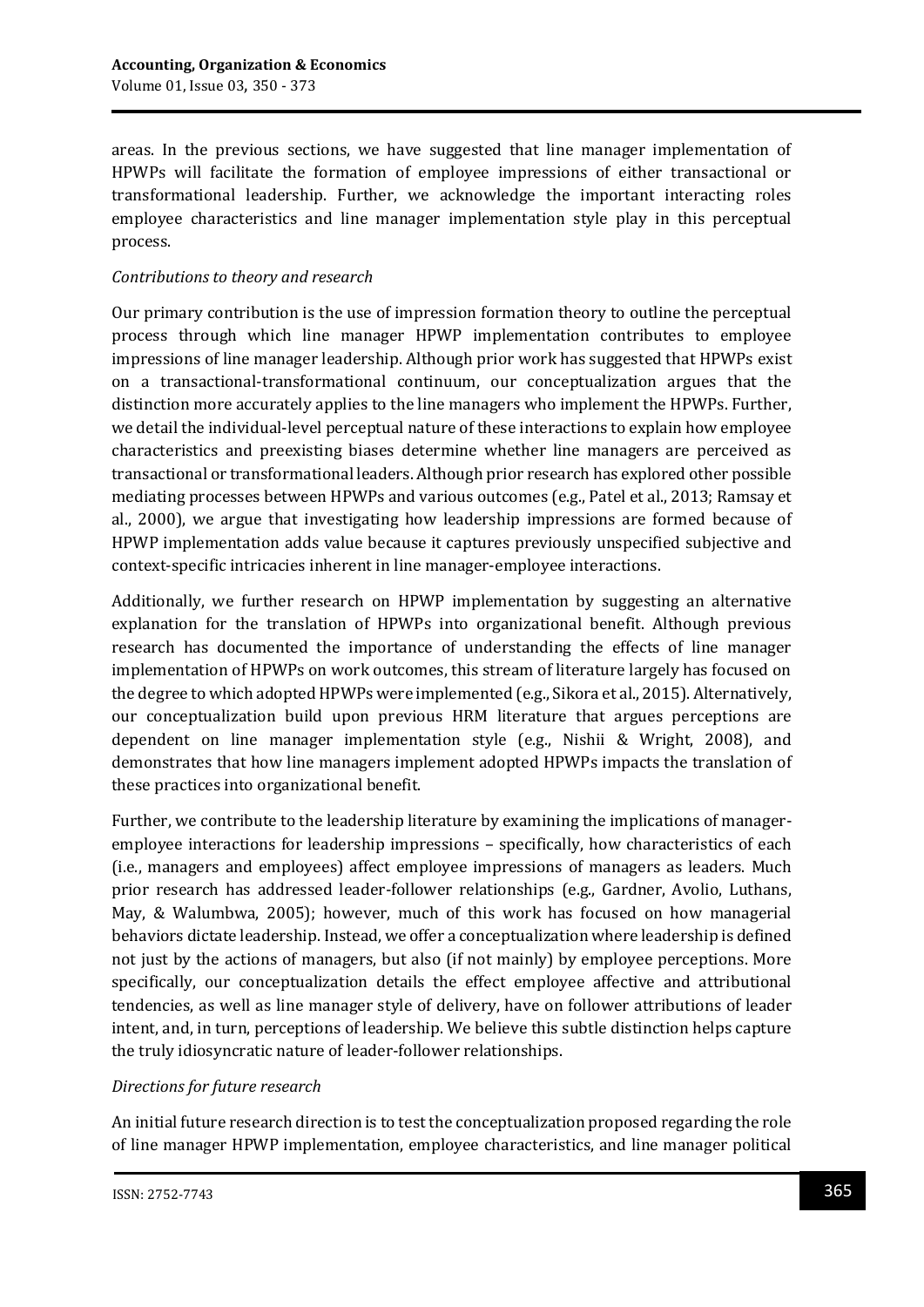skill in employees' perception of line manager leadership. Considerations for testing causality of our claims will be especially important. That is, our model has focused on the effects of HPWP implementation on impressions of line manager leadership, as moderated by employee characteristics and line manager political skill, and mediated by attributions of implementation intent. However, we acknowledge that HPWP implementation could occur after employee perceptions of line manager leadership have been formed. For example, if the line manager and employee are embedded in a relationship prior to the introduction of the HPWP, it might be an existing leadership perception that influences how employees interpret the implementation of the HPWP. Thus, it will be important to control for baseline perceptions of leadership impressions to see if implementation of the HPWP changes the leadership impressions.

Alternatively, researchers could focus on the implementation of HPWP in new line manageremployee relationships to mitigate the impact of HPWP implementation simply reinforcing existing impressions. Further, line manager implementation of HPWPs is an endogenous construct, as prior research (e.g., Sikora et al., 2015) has demonstrated that it is contingent upon a number of other factors. Thus, future research must include these factors when analyzing models designed to test our arguments to rule out biased results due to endogeneity (Antonakis, Bendahan, Jacquart, & Lalive, 2010).

Additionally, future research needs to consider a range of HPWPs. Although we believe our arguments will generalize to a range of HPWPs, we have discussed only one here as an example our conceptualization. More specifically, considering Lepak et al.' (2005) conceptualization of HPWPs existing on a transactional-transformational continuum, testing our arguments for HPWPs across the continuum is important. For example, it would be interesting to know if the effects are consistent across types (i.e., more transactional or more transformational) of HPWPs, or if the effects are stronger or weaker at different ends of the continuum.

Further, although we have proposed a moderating effect of two employee characteristics (i.e., affective and attributional tendencies) on the relationship between HPWP implementation and leadership impressions, we acknowledge that there are several other characteristics that likely play a role in impression formations. Thus, future research should consider additional individual differences that could affect impression formation. For example, individual differences such as self-efficacy levels, schemas, or relational demography and selfcategorization may affect biases of attribution of intent and leadership impressions. Each employee possesses a unique set of characteristics that can affect impressions of the HPWP intent (Den Hartog et al., 2004).

Similarly, although we have focused on line manager political skill due to its inclusion in recent HPWP implementation research (e.g., Sikora et al., 2015; Sikora & Ferris, 2014), as well as its ability to capture implementation style, there are other possible constructs that could be relevant to leadership impression formation. For example, just as employee characteristics may indicate inherent biases that affect HPWP interpretation and subsequent formation of leadership impressions, certain line manager characteristics may affect the manner in which they implement HPWPs. More specifically, line manager negative affectivity, organizational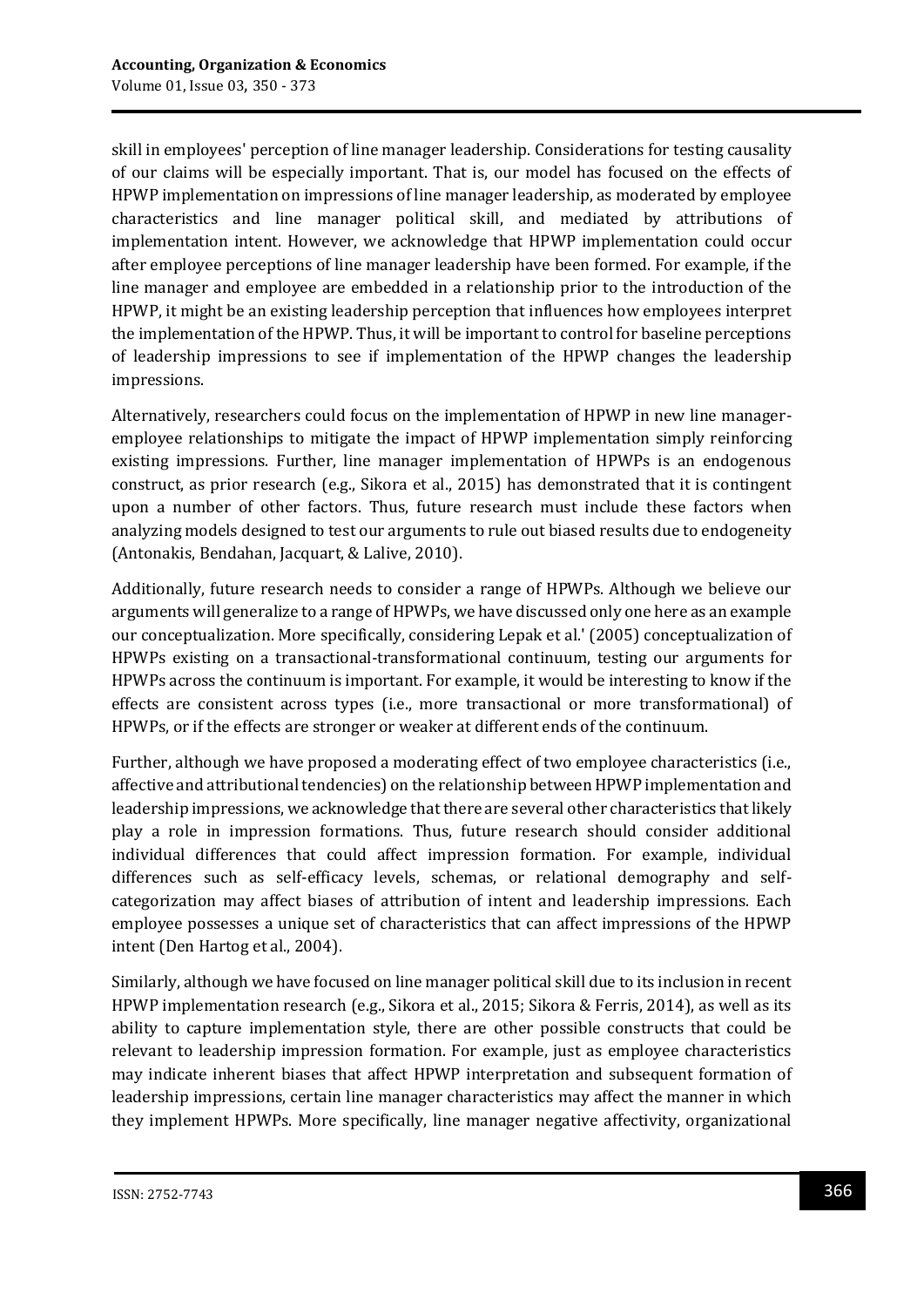identification, or relationship quality (e.g., LMX) with employees may create biases that affect the competency of HPWP implementation.

We focused our analysis on follower perceptions of line manager transformational and transactional leadership. However, several other leadership literature streams exist (e.g., LMX, authentic leadership, servant leadership), and are worthy of investigation using the arguments presented here. As HPWPs are implemented, the actions taken by line managers, combined with varying follower characteristics, may lead to perceptions of these leadership styles and relationships. Future research should seek to determine how HPWP implementation affects follower perceptions of these styles, as well as which impressions are more important for subsequent work outcomes.

Finally, theory development is needed regarding the multilevel relationships involved in HPWP implementation. The devolution literature has addressed many aspects of the HRM-line manager relationships, and the resulting effects on HPWP implementation. However, improving our understanding of the role of certain contextual and higher-level constructs would be particularly useful. For example, Bowen and Ostroff (2004) described a strong HRM system as one characterized by distinctiveness, consistent implementation, and consensus among implementers. They argued that "These features create a strong HR system and need to be present in order for the HR practices to communicate their intended effects and ultimately influence firm performance" (Ostroff & Bowen, 2016, p. 197). How might a strong HRM climate affect HPWP implementation? Also, within what context are HPWPs being developed? Is HRM developing HPWPs in response to organizational change, such as an acquisition or firm diversification? Understanding how context affects employee perceptions is in need of further investigation.

# *Practical implications*

We contribute to practice by demonstrating that how HPWPs are implemented and interpreted, based on employee and line manager characteristics, have important effects on employee leadership impressions, which ultimately impact important individual and organizational work outcomes. In addition to the important contributions to theory and future research outlined above, our current work has valuable implications for HRM practice, including line manager implementation of HPWPs. Research has documented the variability of HPWP implementation within organizations (Hornsby & Kuratko, 2003), and has identified line managers as a potential weak link in the implementation chain (Harris, 2001). Thus, HR directors and representatives can sell line managers on the benefits of implementing the adopted HPWPs using arguments that effective implementation can positively affect employee perceptions of line managers as transformational leaders, and that these impressions often are related to better manager–employee relationships, as well as higher employee and group performance.

Also, according to Fiske and Neuberg (1990), impressions are formed through multiple processes that reflect how a perceiver processes a target's attributes. Further, impression formation theory suggests that followers continually update their impressions of their leaders. It is likely that line managers will need to consistently implement HPWPs in effective ways to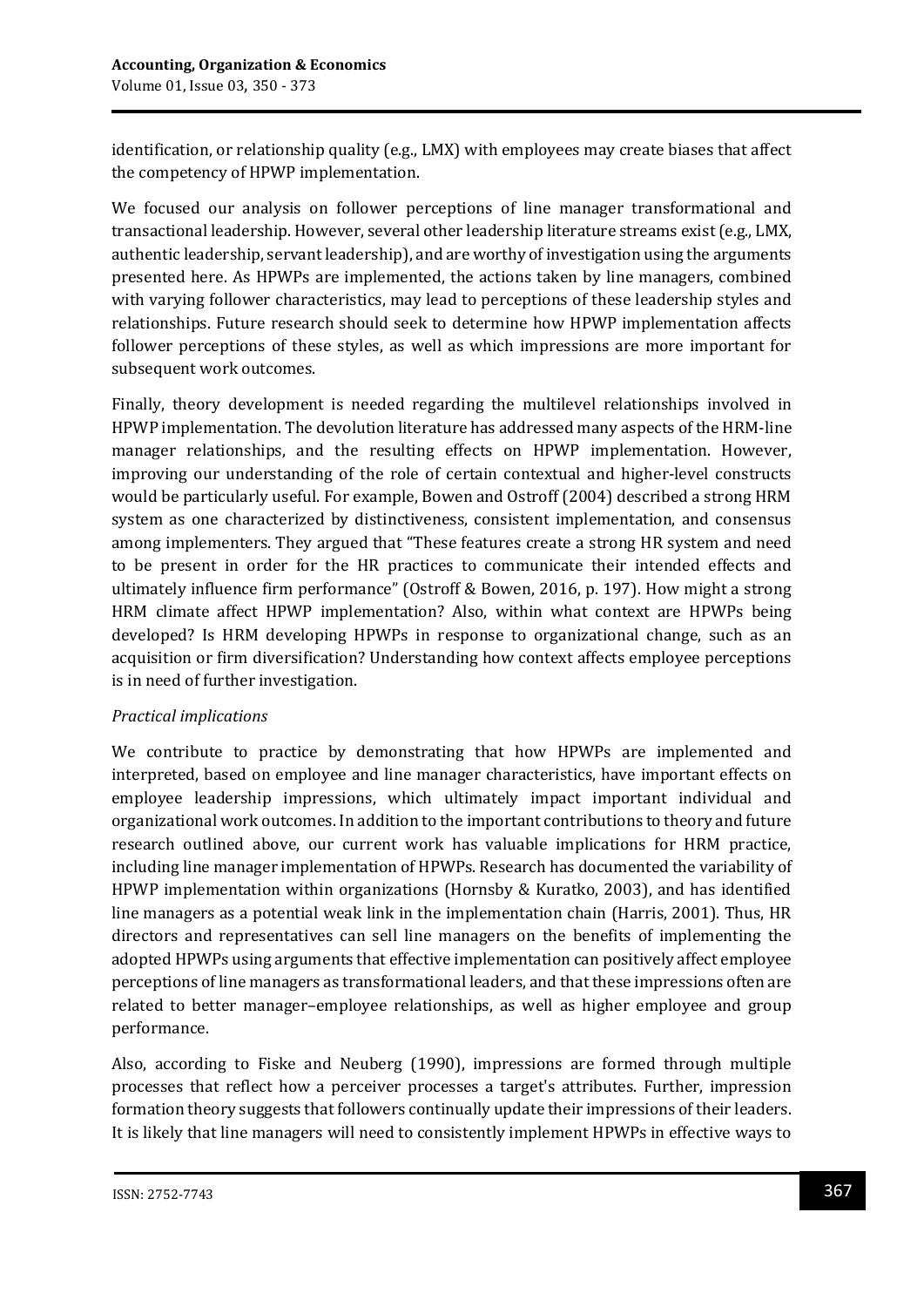maintain positive leadership impressions. This is consistent with research that argues firms must have consistent implementation of HPWPs in order to recognize their benefits (Hornsby & Kuratko, 2003; Van Iddekinge et al., 2009). Thus, it is important for line managers to truly buy-in to the importance of effective HPWP implementation, and not perceive their required efforts as a one-time necessity.

Finally, our conceptualization highlights the importance of the individual in the implementation of HPWPs. It is important for line managers to be aware of their own capabilities, and how their presentation and communication of the HPWP implementation intent can affect employee impressions. However, it also is important for managers to be aware of and interpret employee differences, as each employee's unique characteristics may affect attributions of HPWP implementation intent, and, in turn, impressions of leadership. Line managers should be aware of how their implementation efforts are interpreted by employees, and make efforts to influence these interpretations in ways beneficial to employees and the organization. Doing so likely will lead to more impressions of line managers as transformational leaders, which is likely to influence to positive individual and organizational outcomes.

### **Conclusion**

HRM and leadership each have been heavily researched topics in the organizational sciences. However, these two topics largely have been explored independently. As our conceptualization demonstrates, there is much to be gained through the integration of the micro and macro domains when trying to address inconsistencies in HPWPs. Specifically, we have offered arguments that certain employee characteristics will affect attributions of implementation intent. Additionally, we have argued that line managers (who are critical to the deployment of HPWPs) also will affect these attributions via their implantation style. These attributions, in turn, activate impressions of either transactional or transformational leadership, depending on complex interdependent perceptual processes. As we have discussed, this perspective provides a number of important avenues for future research at the intersection of the leadership and HRM literatures, as well as some practical benefits to practitioners within organizations.

#### **References**

- Aguinis, H., Gottfredson, R. K., & Joo, H. (2012). Using performance management to win the talent war. *Business Horizons*, *55*(6), 609-616.
- Antonakis, J., Bendahan, S., Jacquart, P., & Lalive, R. (2010). On making causal claims: A review and recommendations. *The leadership quarterly*, *21*(6), 1086-1120.
- Ashkanasy, N. M., & Dorris, A. D. (2017). Emotions in the workplace. *Annual Review of Organizational Psychology and Organizational Behavior*, *4*, 67-90.
- Avolio, B. J., Keng-Highberger, F. T., Schaubroeck, J., Trevino, L. K., & Kozlowski, S. W. (2016). How follower attributes affect ratings of ethical and transformational leadership. In *Academy of Management Proceedings* (Vol. 2016, No. 1, p. 16854). Briarcliff Manor, NY 10510: Academy of Management.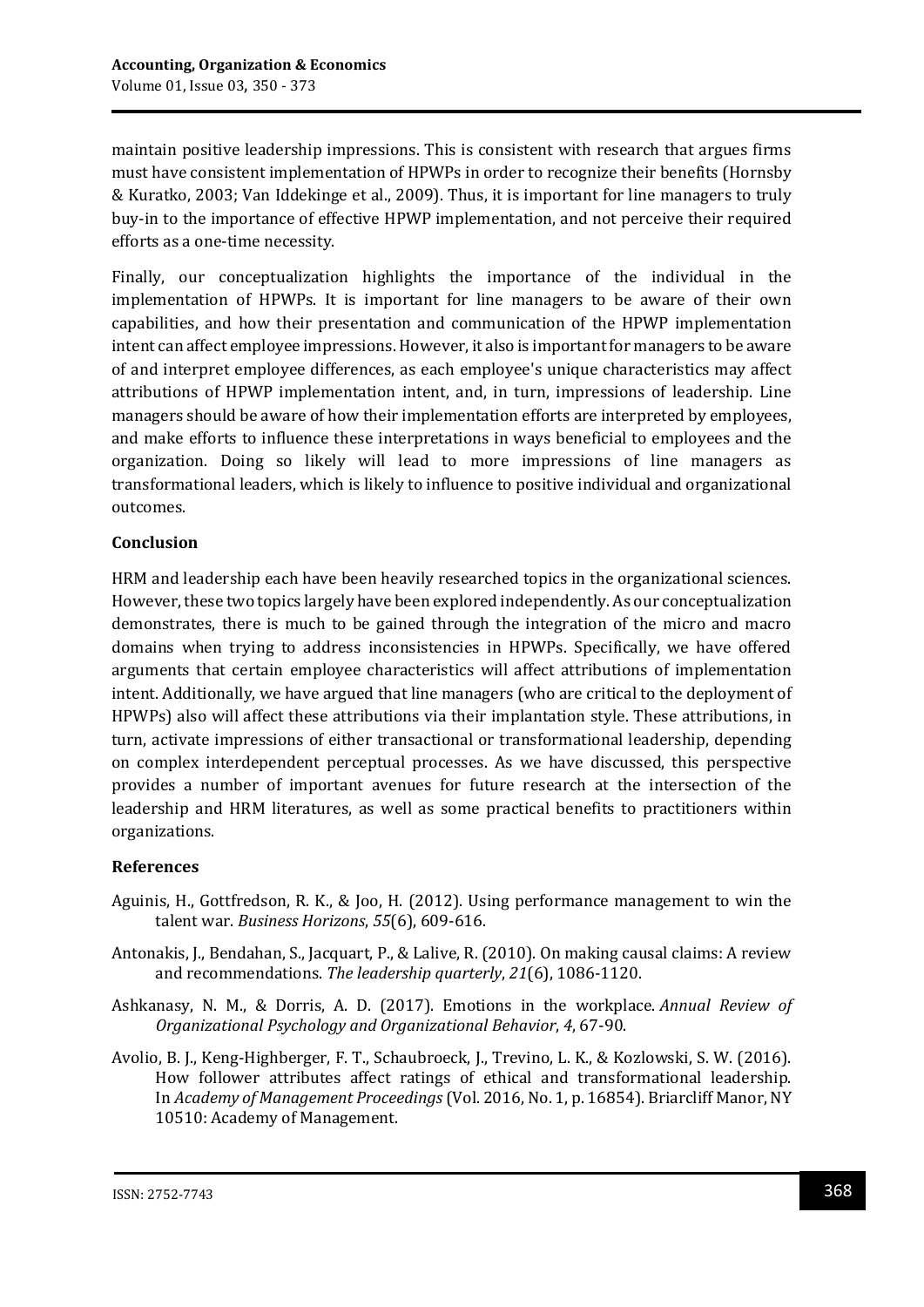- Barling, J. (2014). *The science of leadership: Lessons from research for organizational leaders*. Oxford University Press.
- Bass, B. M. (1985). *Leadership and performance beyond expectations*. Collier Macmillan.
- Bass, B. M. (1998). Transformational leadership: industrial. *Military, and Educational Impact, Mahwah*.
- Bass, B. M., & Avolio, B. J. (1993). Transformational leadership and organizational culture. *Public administration quarterly*, 112-121.
- Becker, B. E., & Huselid, M. A. (2006). Strategic human resources management: where do we go from here?. *Journal of management*, *32*(6), 898-925.
- Berry, D. S., & Hansen, J. S. (1996). Positive affect, negative affect, and social interaction. *Journal of personality and social psychology*, *71*(4), 796.
- Blass, F. R., & Ferris, G. R. (2007). Leader reputation: The role of mentoring, political skill, contextual learning, and adaptation. *Human Resource Management*, *46*(1), 5-19.
- Bono, J. E., & Ilies, R. (2006). Charisma, positive emotions and mood contagion. *The Leadership Quarterly*, *17*(4), 317-334.
- Bos‐Nehles, A. C., Van Riemsdijk, M. J., & Kees Looise, J. (2013). Employee perceptions of line management performance: applying the AMO theory to explain the effectiveness of line managers' HRM implementation. *Human resource management*, *52*(6), 861-877.
- Bowen, D. E., & Ostroff, C. (2004). Understanding HRM–firm performance linkages: The role of the "strength" of the HRM system. *Academy of management review*, *29*(2), 203-221.
- Burns, J. M., & Leadership, N. Y. (1978). Harper & row. *New York*.
- Carrig, K. (1997). RESHAPING HUMAN RESOURCES FOR THE NEXT CENTURYLESSONS FROM A HIGH FLYING AIRLINE. *Human Resource Management (1986-1998)*, *36*(2), 277.
- Coff, R., & Kryscynski, D. (2011). Invited editorial: Drilling for micro-foundations of human capital–based competitive advantages. *Journal of management*, *37*(5), 1429-1443.
- Combs, J., Liu, Y., Hall, A., & Ketchen, D. (2006). How much do high‐performance work practices matter? A meta‐analysis of their effects on organizational performance. *Personnel psychology*, *59*(3), 501-528.
- Cooke, P. (2007). Social capital, embeddedness, and market interactions: An analysis of firm performance in UK regions. *Review of social economy*, *65*(1), 79-106.
- Cropanzano, R., Weiss, H. M., Hale, J. M., & Reb, J. (2003). The structure of affect: Reconsidering the relationship between negative and positive affectivity. *Journal of management*, *29*(6), 831-857.
- Dasborough, M. T. (2006). Cognitive asymmetry in employee emotional reactions to leadership behaviors. *The Leadership Quarterly*, *17*(2), 163-178.
- Dasborough, M. T., & Ashkanasy, N. M. (2002). Emotion and attribution of intentionality in leader–member relationships. *The Leadership Quarterly*, *13*(5), 615-634.
- Den Hartog, D. N., Boselie, P., & Paauwe, J. (2004). Performance management: A model and research agenda. *Applied psychology*, *53*(4), 556-569.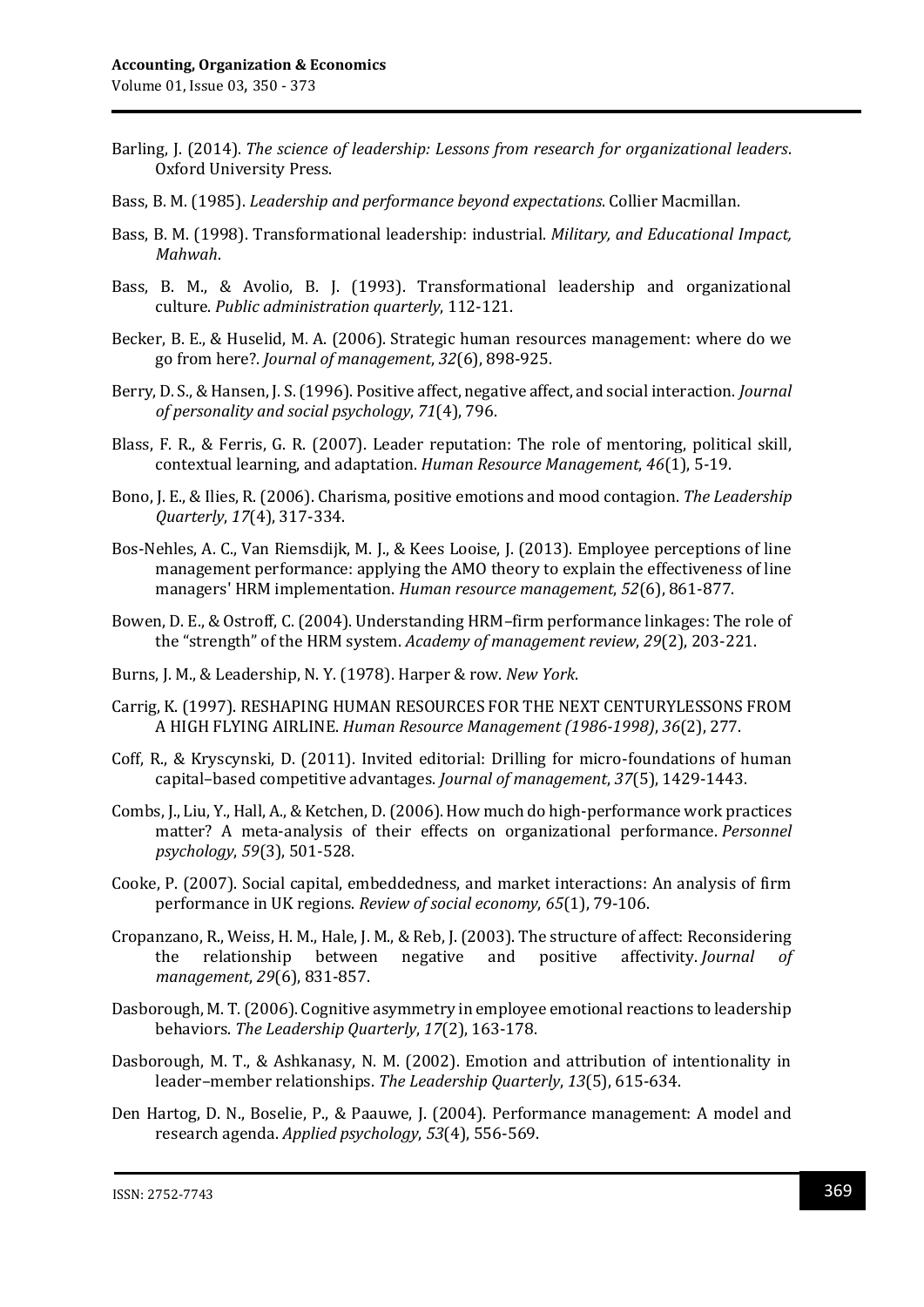- Dulebohn, J. H., Bommer, W. H., Liden, R. C., Brouer, R. L., & Ferris, G. R. (2012). A meta-analysis of antecedents and consequences of leader-member exchange: Integrating the past with an eye toward the future. *Journal of management*, *38*(6), 1715-1759.
- Ewen, C., Wihler, A., Blickle, G., Oerder, K., Ellen III, B. P., Douglas, C., & Ferris, G. R. (2013). Further specification of the leader political skill–leadership effectiveness relationships: Transformational and transactional leader behavior as mediators. *The Leadership Quarterly*, *24*(4), 516-533.
- Ferris, G. R., Bhawuk, D. P., Fedor, D. F., & Judge, T. A. (1995). Organizational politics and citizenship: Attributions of intentionality and construct definition. *Attribution theory: An organizational perspective*, 231-252.
- Dasborough, M. T., & Ashkanasy, N. M. (2002). Emotion and attribution of intentionality in leader–member relationships. *The Leadership Quarterly*, *13*(5), 615-634.
- Ferris, G. R., Treadway, D. C., Brouer, R. L., & Munyon, T. P. (2012). Political skill in the organizational sciences.
- Ferris, G. R., Treadway, D. C., Kolodinsky, R. W., Hochwarter, W. A., Kacmar, C. J., Douglas, C., & Frink, D. D. (2005). Development and validation of the political skill inventory. *Journal of management*, *31*(1), 126-152.
- Ferris, G. R., Treadway, D. C., Perrewé, P. L., Brouer, R. L., Douglas, C., & Lux, S. (2007). Political skill in organizations. *Journal of management*, *33*(3), 290-320.
- Fiske, S. T., & Neuberg, S. L. (1990). A continuum of impression formation, from category-based to individuating processes: Influences of information and motivation on attention and interpretation. In *Advances in experimental social psychology* (Vol. 23, pp. 1-74). Academic Press.
- Forgas, J. P., & George, J. M. (2001). Affective influences on judgments and behavior in organizations: An information processing perspective. *Organizational behavior and human decision processes*, *86*(1), 3-34.
- Furnham, A., Sadka, V., & Brewin, C. R. (1992). The development of an occupational attributional style questionnaire. *Journal of Organizational Behavior*, *13*(1), 27-39.
- Galang, M. C., Elsik, W., & Russ, G. S. (1999). Legitimacy in human resources management. *Research in personnel and human resources management*, *17*, 41-80.
- Gardner, W. L., Avolio, B. J., Luthans, F., May, D. R., & Walumbwa, F. (2005). "Can you see the real me?" A self-based model of authentic leader and follower development. *The leadership quarterly*, *16*(3), 343-372.
- Murphy, K. R. (1996). *Individual differences and behavior in organizations*. Jossey-Bass Publishers.
- Gilbert, C., De Winne, S., & Sels, L. (2011). The influence of line managers and HR department on employees' affective commitment. *The International Journal of Human Resource Management*, *22*(8), 1618-1637.
- Gilbert, C., De Winne, S., & Sels, L. (2015). Strong HRM processes and line managers' effective HRM implementation: a balanced view. *Human Resource Management Journal*, *25*(4), 600-616.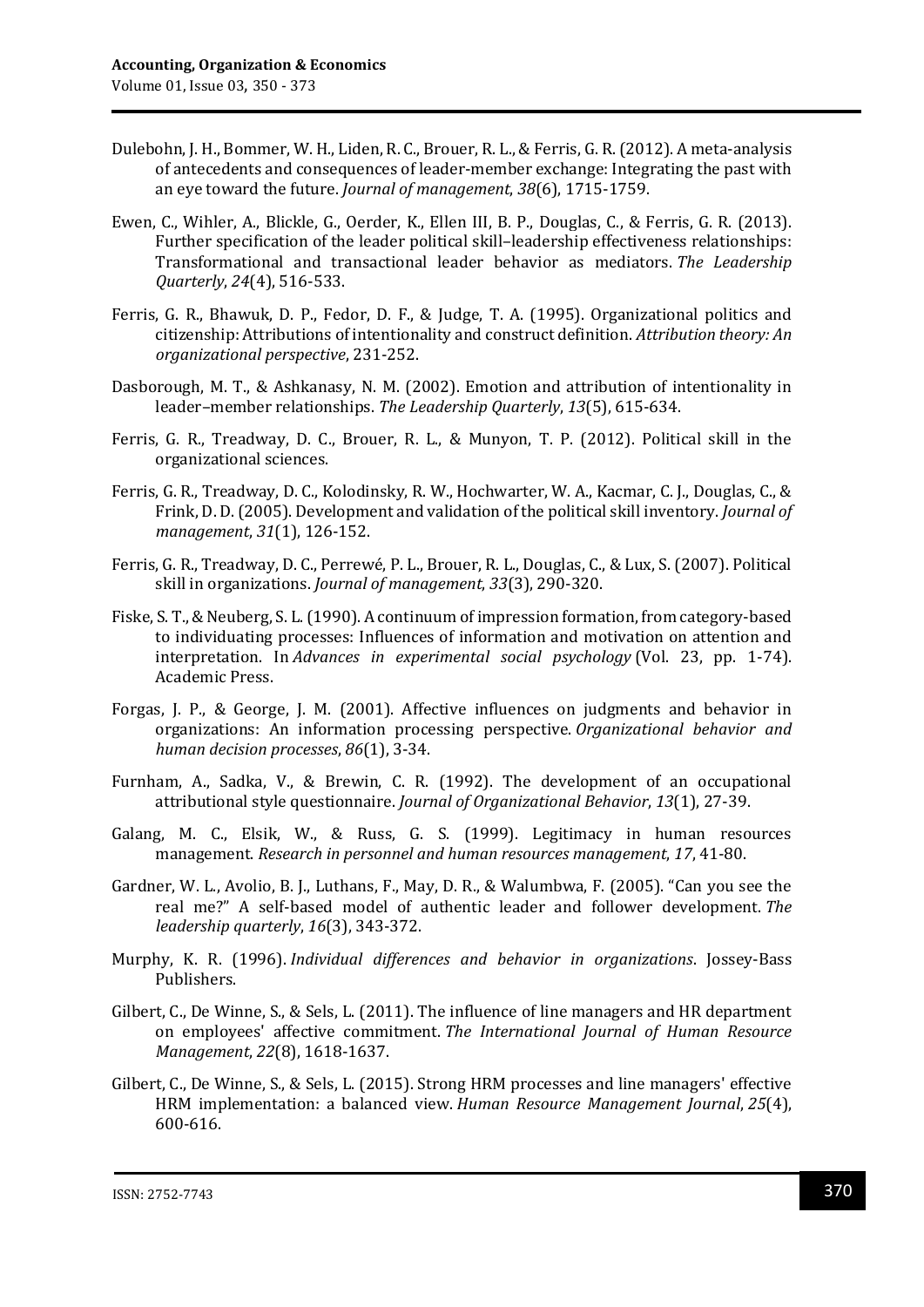- Gill, C. (2009). Union impact on the effective adoption of high performance work practices. *Human Resource Management Review*, *19*(1), 39-50.
- Guest, D. E. (1997). Human resource management and performance: a review and research agenda. *International journal of human resource management*, *8*(3), 263-276.
- Hall, R. J., & Lord, R. G. (1995). Multi-level information-processing explanations of followers' leadership perceptions. *The Leadership Quarterly*, *6*(3), 265-287.
- Harris, L. (2001). Rewarding employee performance: line managers' values, beliefs and perspectives. *International Journal of Human Resource Management*, *12*(7), 1182-1192.
- Harvey, P., Harris, K. J., Kacmar, K. M., Buckless, A., & Pescosolido, A. T. (2014). The impact of political skill on employees' perceptions of ethical leadership. *Journal of Leadership & Organizational Studies*, *21*(1), 5-16.
- Harvey, P., Martinko, M. J., & Gardner, W. L. (2006). Promoting authentic behavior in organizations: An attributional perspective. *Journal of Leadership & Organizational Studies*, *12*(3), 1-11.
- Hornsby, J. S., & Kuratko, D. F. (2003). Human resource management in US small businesses: A replication and extension. *Journal of developmental entrepreneurship*, *8*(1), 73.
- Howell, J. M., & Hall-Merenda, K. E. (1999). The ties that bind: The impact of leader-member exchange, transformational and transactional leadership, and distance on predicting follower performance. *Journal of applied psychology*, *84*(5), 680.
- Huselid, M. A., & Becker, B. E. (2011). Bridging micro and macro domains: Workforce differentiation and strategic human resource management. *Journal of management*, *37*(2), 421-428.
- Jackson, S. E., Schuler, R. S., & Rivero, J. C. (1989). Organizational characteristics as predictors of personnel practices. *Personnel psychology*, *42*(4), 727-786.
- Johnson, S. K. (2008). I second that emotion: Effects of emotional contagion and affect at work on leader and follower outcomes. *The Leadership Quarterly*, *19*(1), 1-19.
- Judge, T. A. (1992). The dispositional perspective in human resources research. *Research in personnel and human resources management*, *10*(1), 31-72.
- Judge, T. A., & Piccolo, R. F. (2004). Transformational and transactional leadership: a metaanalytic test of their relative validity. *Journal of applied psychology*, *89*(5), 755.
- Kaufman, B. E., & Miller, B. I. (2011). The firm's choice of HRM practices: Economics meets strategic human resource management. *Ilr Review*, *64*(3), 526-557.
- Kehoe, R. R., & Wright, P. M. (2013). The impact of high-performance human resource practices on employees' attitudes and behaviors. *Journal of management*, *39*(2), 366-391.
- Kelley, H. H., & Michela, J. L. (1980). Attribution theory and research. *Annual review of psychology*, *31*(1), 457-501.
- Kent, R. L., & Martinko, M. J. (1995). The measurement of attributions in organizational research. *Attribution theory: An organizational perspective*, 17-34.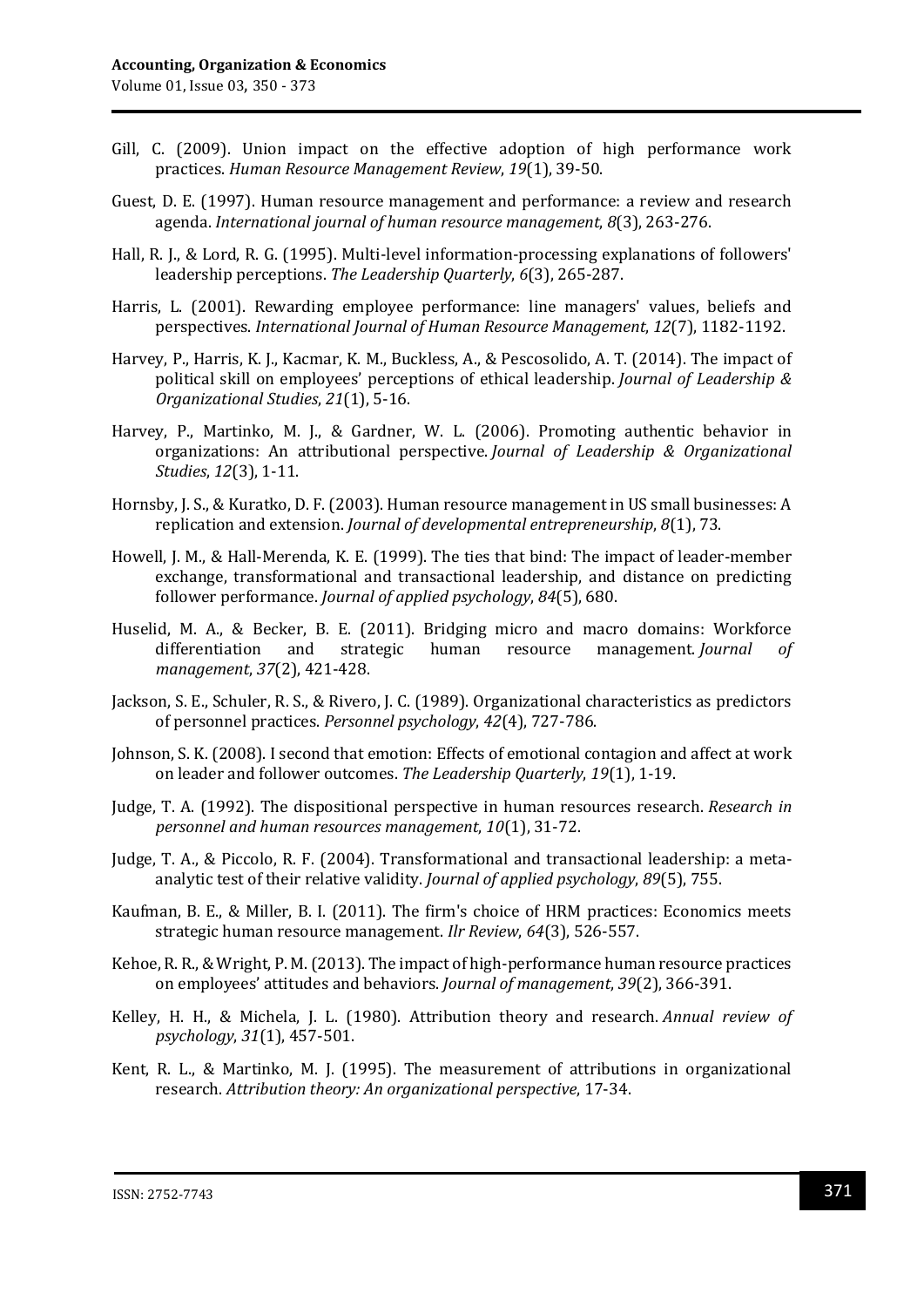- Khilji, S. E., & Wang, X. (2006). 'Intended'and 'implemented'HRM: the missing linchpin in strategic human resource management research. *The International Journal of Human Resource Management*, *17*(7), 1171-1189.
- Kunda, Z., & Thagard, P. (1996). Forming impressions from stereotypes, traits, and behaviors: A parallel-constraint-satisfaction theory. *Psychological review*, *103*(2), 284.
- Kuvaas, B. (2008). An exploration of how the employee–organization relationship affects the linkage between perception of developmental human resource practices and employee outcomes. *Journal of Management studies*, *45*(1), 1-25.
- Lepak, D. P., Bartol, K. M., & Erhardt, N. L. (2005). A contingency framework for the delivery of HR practices. *Human resource management review*, *15*(2), 139-159.
- Lord, R. G., & Maher, K. J. (2002). *Leadership and information processing: Linking perceptions and performance*. Routledge.
- Luthans, K. W., & Sommer, S. M. (2005). The impact of high performance work on industrylevel outcomes. *Journal of managerial issues*, 327-345.
- Marescaux, E., De Winne, S., & Sels, L. (2013). HR practices and HRM outcomes: The role of basic need satisfaction. *Personnel Review*.
- Martinko, M. J., & Gardner, W. L. (1987). The leader/member attribution process. *Academy of Management Review*, *12*(2), 235-249.
- Martinko, M. J., Sikora, D., & Harvey, P. (2012). The relationships between attribution styles, LMX, and perceptions of abusive supervision. *Journal of Leadership & Organizational Studies*, *19*(4), 397-406.
- McAllister, C. P., Ellen III, B. P., & Ferris, G. R. (2018). Social influence opportunity recognition, evaluation, and capitalization: Increased theoretical specification through political skill's dimensional dynamics. *Journal of Management*, *44*(5), 1926-1952.
- Munyon, T. P., Summers, J. K., Thompson, K. M., & Ferris, G. R. (2015). Political skill and work outcomes: A theoretical extension, meta‐analytic investigation, and agenda for the future. *Personnel psychology*, *68*(1), 143-184.
- Nehles, A. C., Van Riemsdijk, M., Kok, I., & Looise, J. K. (2006). Implementing human resource management successfully: A first-line management challenge. *Management revue*, 256- 273.
- Neuberg, S. L., & Newsom, J. T. (1993). Personal need for structure: Individual differences in the desire for simpler structure. *Journal of personality and social psychology*, *65*(1), 113.
- Nishii, L. H., & Wright, P. M. (2007). Variability within organizations: Implications for strategic human resource management.
- Ostroff, C., & Bowen, D. E. (2016). Reflections on the 2014 decade award: is there strength in the construct of HR system strength?. *Academy of Management Review*, *41*(2), 196-214.
- Patel, P. C., Messersmith, J. G., & Lepak, D. P. (2013). Walking the tightrope: An assessment of the relationship between high-performance work systems and organizational ambidexterity. *Academy of Management Journal*, *56*(5), 1420-1442.